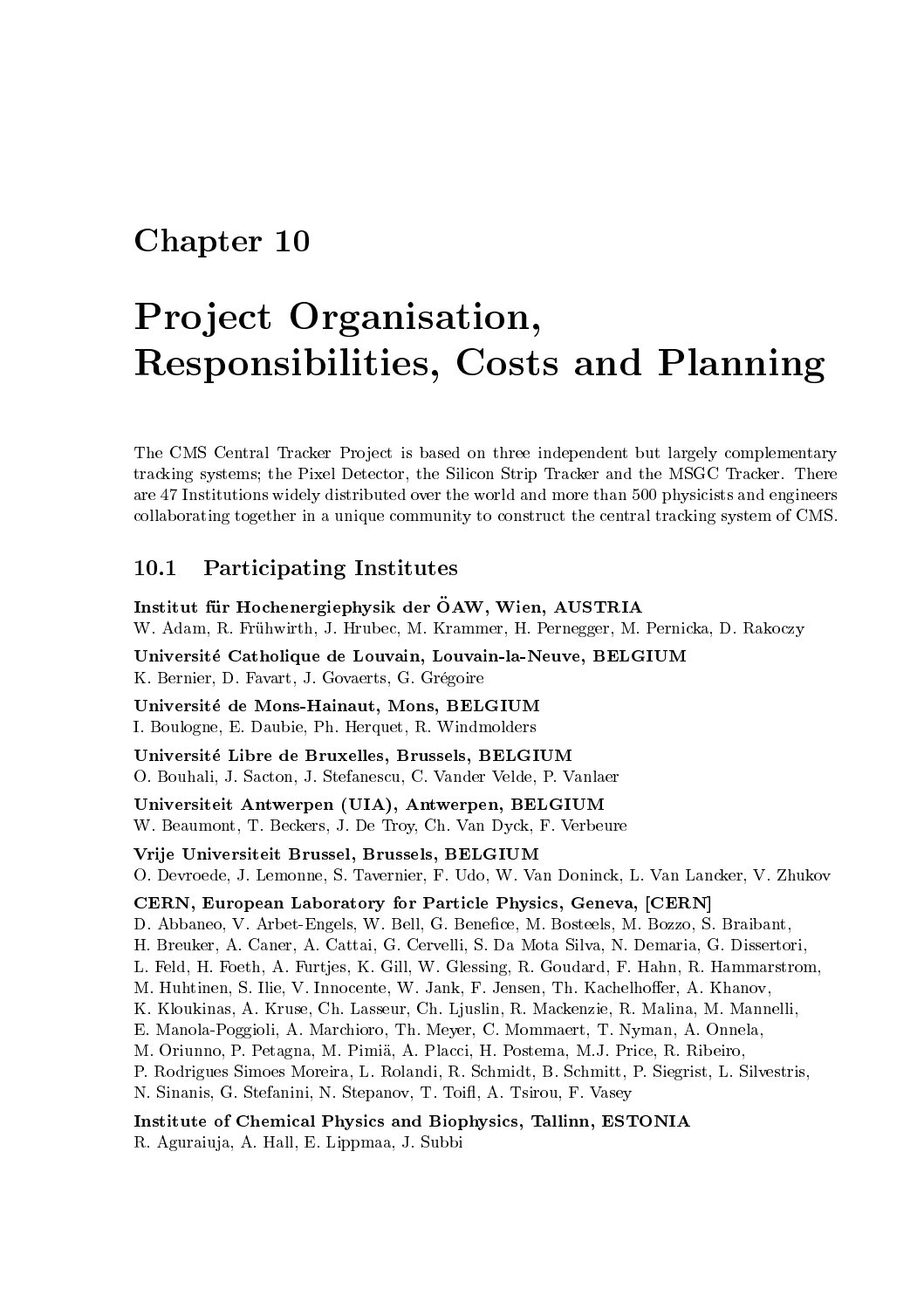Department of Physics, University of Helsinki, Helsinki, FINLAND S. Lehti, T. Linden

#### Helsinki Institute of Physics, Helsinki, FINLAND

N. Eiden, C. Eklund, A. Heikkinen, A. Honkanen, V. Karimaki, R. Kinnunen, J. Klem, M. Kotamaki, T. Maenpaa, E. Pietarinen, S. Ruotsalainen, H. Saarikoski, K. Skog, J. Tuominiemi

Department of Physics, University of Jyvaskyla, Jyvaskyla, FINLAND J. Aysto, R. Julii, V. Ruuskanen

#### Department of Physics & Microelectronics Instrumentation Laboratory, University of Oulu, Oulu, FINLAND

A. Keranen, L. Palmu, M. Piila, K. Remes, R. Skantsi, E. Suhonen, T. Tuuva

Laboratory of Advanced Energy Systems, Helsinki University of Technology, Helsinki, FINLAND

P.A. Aarnio

#### Institut de Recherches Subatomiques, IN2P3-CNRS-ULP Strasbourg, LEPSI Strasbourg, UHA Mulhouse, FRANCE

F. Anstotz, Y. Benhammou, G. Berges, J.D. Berst, J.M. Brom, F. Charles, J. Coffin, J. Croix, F. Drouhin, W. Dulinski, H. Eberle, J.C. Fontaine, W. Geist, U. Goerlach, J.M. Helleboid, Y. Hu, D. Huss, F. Jeanneau, P. Juillot, A. Lounis, J. Michel, Ch. Racca, Y. Riahi, I. Ripp, Ph. Schmitt, J.P. Schunck, B. Schwaller, J.L. Sohler, T. Todorov, R. Turchetta, A. Zghiche

### Institut de Physique Nucleaire de Lyon, IN2P3-CNRS, Univ. Lyon I, Villeurbanne, FRANCE

M. Ageron, P. Antilogus, J.E. Augustin, M. Bedjidian, D. Bertini, V. Chorowicz, P. Cluzel, D. Contardo, N. Djaoshvili, O. Drapier, M. Dupanloup, N. Giraud, R. Haroutounian, L. Mirabito, M. Rebouillat, G. Smadja, S. Tissot, J.-P. Walder

### Humboldt-Universitat zu Berlin, Berlin, GERMANY

Th. Hebbeker, S. Piperov

#### Institut fur Experimentelle Kernphysik, Karlsruhe, GERMANY

P. Blum, S. Chowdhury, W. de Boer, E. Gregoriev, S. Heising, S. Junghans, K. Kaercher, D. Knoblauch, M. Kraeber, R. Metri, Th. Muller, D. Neuberger, A. Pallares, H.J. Simonis, A. Theel, W.H. Thummel, S. Weseler

### RWTH, I. Physikalisches Institut, Aachen, GERMANY

Ch. Berger, W. Braunschweig, J. Breibach, W. Gu, W. Karpinski, T. Kubicki, Ch. Kukulies, K. Lübelsmeyer, D. Pandoulas, G. Pierschel, F. Raupach, C. Rente, A. Schultz von Dratzig, R. Siedling, O. Syben, F. Tenbusch, M. Toporowsky, W. Wallraff, B. Wittmer, W.J. Xiao

### RWTH, III. Physikalisches Institut B, Aachen, GERMANY

S. Bachmann, F. Beissel, K. Boffin, C. Camps, V. Commichau, G. Flügge, K. Hangarter, R. Ischebeck, J. Kremp, D. Macke, A. Novack, G. Otter, M. Petertill, O. Pooth, P. Schmitz, R. Schulte

#### Panjab University, Chandigarh, INDIA

S. Beri, T.K. Chaterjee, M. Kaur, J.M. Kohli, J.B. Singh

### Tata Institute of Fundamental Research - EHEP, Mumbai, INDIA

T. Aziz, Sn. Banerjee, S.N. Ganguli, S.K. Gupta, A. Gurtu, M. Maity, K. Mazumdar,

K. Sudhakar, S.C. Tonwar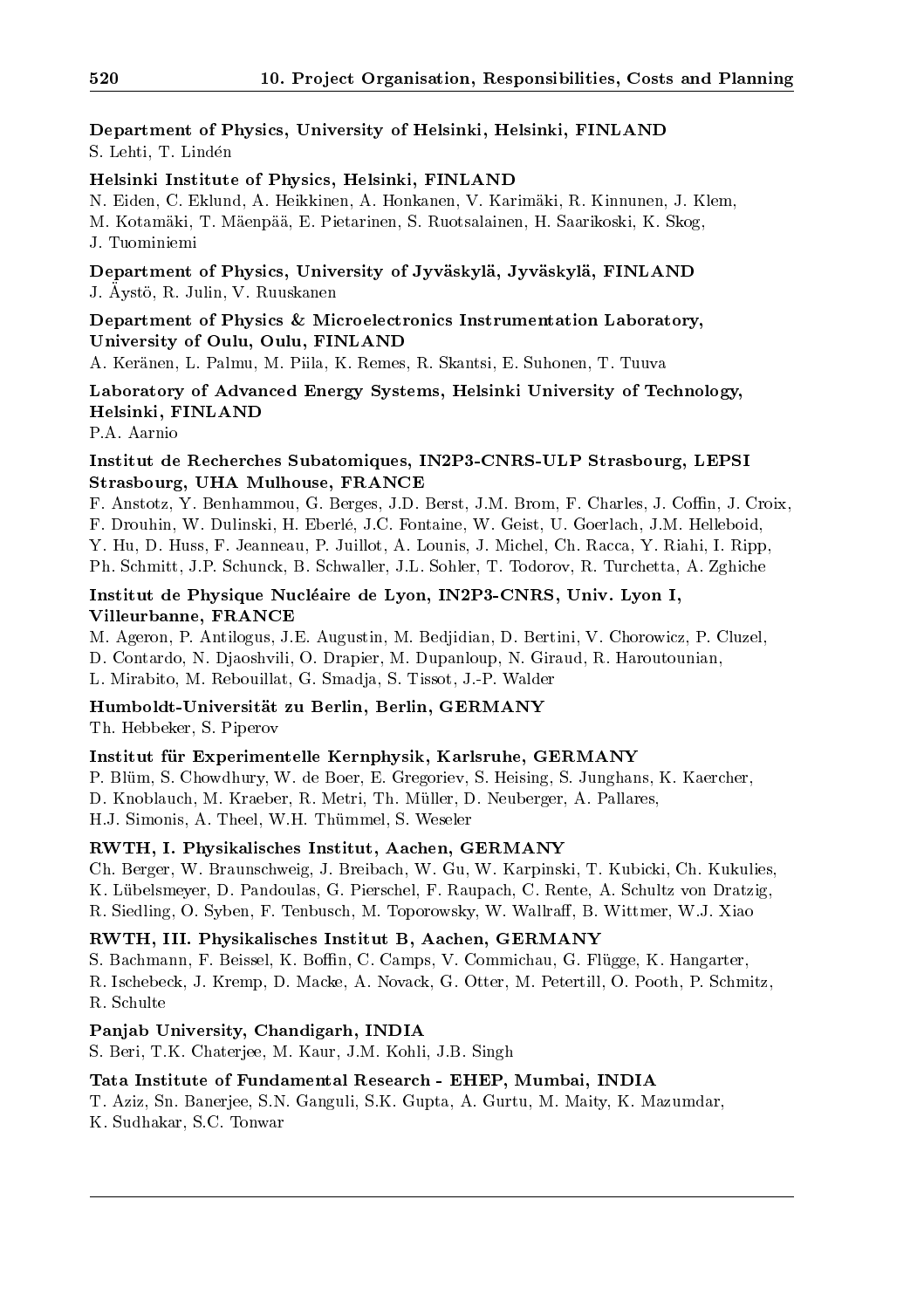#### Tata Institute of Fundamental Research - HECR, Mumbai, INDIA

B.S. Acharya, Sd. Banerjee, S. Dugad, M.R. Krishnaswamy, N.K. Mondal, V.S. Narasimham

#### Universita di Bari e Sezione dell' INFN, Bari, ITALY

M. Angarano, A. Bader, D. Creanza, M. De Palma, D. Diacono, L. Fiore, G. Maggi, S. My, G. Raso, G. Selvaggi, P. Tempesta, G. Zito

#### Universita di Catania e Sezione dell' INFN, Catania, ITALY

S. Albergo, V. Bellini, D. Boemi, Z. Caccia, P. Castorina, S. Costa, L. Lo Monaco, R. Potenza, A. Tricomi, C. Tuve

### Universita di Firenze e Sezione dell' INFN, Firenze, ITALY

F. Becattini, U. Biggeri, E. Borchi, M. Bruzzi, S. Busoni, M. Capaccioli, G. Castellini,

E. Catacchini, C. Civinini, R. D'Alessandro, E. Focardi, G. Landi, M. Lenzi, M. Meschini,

G. Parrini, G. Passaleva, M. Pieri, S. Pirollo, S. Sciortino

#### Universita di Padova e Sezione dell' INFN, Padova, ITALY

P. Azzi, N. Bacchetta, D. Bisello, A. Candelori, A. Castro, M. Da Rold, A. Giraldo, M. Loreti, G. Martignon, A. Paccagnella, I. Stavitski

#### Universita di Perugia e Sezione dell' INFN, Perugia, ITALY

G. Anzivino, E. Babucci, G.M. Bilei, P. Cenci, B. Checcucci, P. Ciampolini, P. Lariccia, Y. Li,

P. Lubrano, G. Mantovani, A. Nappi, D. Passeri, P. Placidi, A. Santocchia,

L. Servoli, M. Valdata, Y. Wang

#### Universita di Pisa e Sezione dell' INFN, Pisa, ITALY

F. Angelini, G. Bagliesi, A. Bardi, A. Basti, F. Bedeschi, S. Belforte, R. Bellazzini, G. Bisogni,

L. Borrello, F. Bosi, C. Bozzi, P.L. Braccini, A. Brez, R. Carosi, R. Castaldi, U. Cazzola,

G. Chiarelli, M. Chiarelli, V. Ciulli, M. D'Alessandro Caprice, M. Dell'Orso, R. Dell'Orso,

S. Donati, S. Dutta, A. Frediani, A. Gaggelli, S. Galeotti, P. Giannetti, A. Giassi,

- L. Latronico, F. Ligabue, D. Lucchetti, N. Lumb, G. Magazzu, M.M. Massai, E. Meschi,
- A. Messineo, O. Militaru, F. Morsani, F. Palla, A. Papanestis, G. Punzi, F. Raffaelli, R. Raffo,

L. Ristori, F. Rizzo, G. Sanguinetti, G. Sguazzoni, G. Spandre, M. Spezziga, F. Spinella,

A. Starodumov, A. Talamelli, R. Tenchini, G. Tonelli, A. Toropin, E. Troiani, C. Vannini,

R. Ventola, A. Venturi, P.G. Verdini, Z. Xie

#### Budker Institute for Nuclear Physics, SB RAS, Novosibirsk, RUSSIA

V. Aulchenko, A. Bondar, A. Buzulutskov, S. Eidelman, V. Nagaslaev, L. Shekhtman, V. Sidorov, A. Tatarinov, V. Titov

#### Institut für Teilchenphysik, Eidgenössische Technische Hochschule (ETH), Zürich, SWITZERLAND

L. Djambazov, R. Eichler, K. Freudenreich, C. Grab, H. Hofer, F. Pauss, D. Pitzl, D. Ren, U. Roeser, S. Streuli, G. Viertel, H. Von Gunten

#### Paul Scherrer Institut, Villigen, SWITZERLAND

R. Baur, W. Bertl, P. Dick, M. Fabre, K. Gabathuler, J. Gobrecht, G. Heidenreich, R. Horisberger, D. Kotlinski, R. Schnyder

### Universitat Basel, Basel, SWITZERLAND

B. Henrich, L. Tauscher, M. Wadhwa

#### Universität Zürich, Zürich, SWITZERLAND

C. Amsler, R. Kaufmann, F. Ould-Saada, Ch. Regenfus, P. Robmann, S. Spanier, S. Steiner, P. Truöl, T. Walter

#### Brunel University, Uxbridge, UNITED KINGDOM

J. Matheson, M. Solanky, S.J. Watts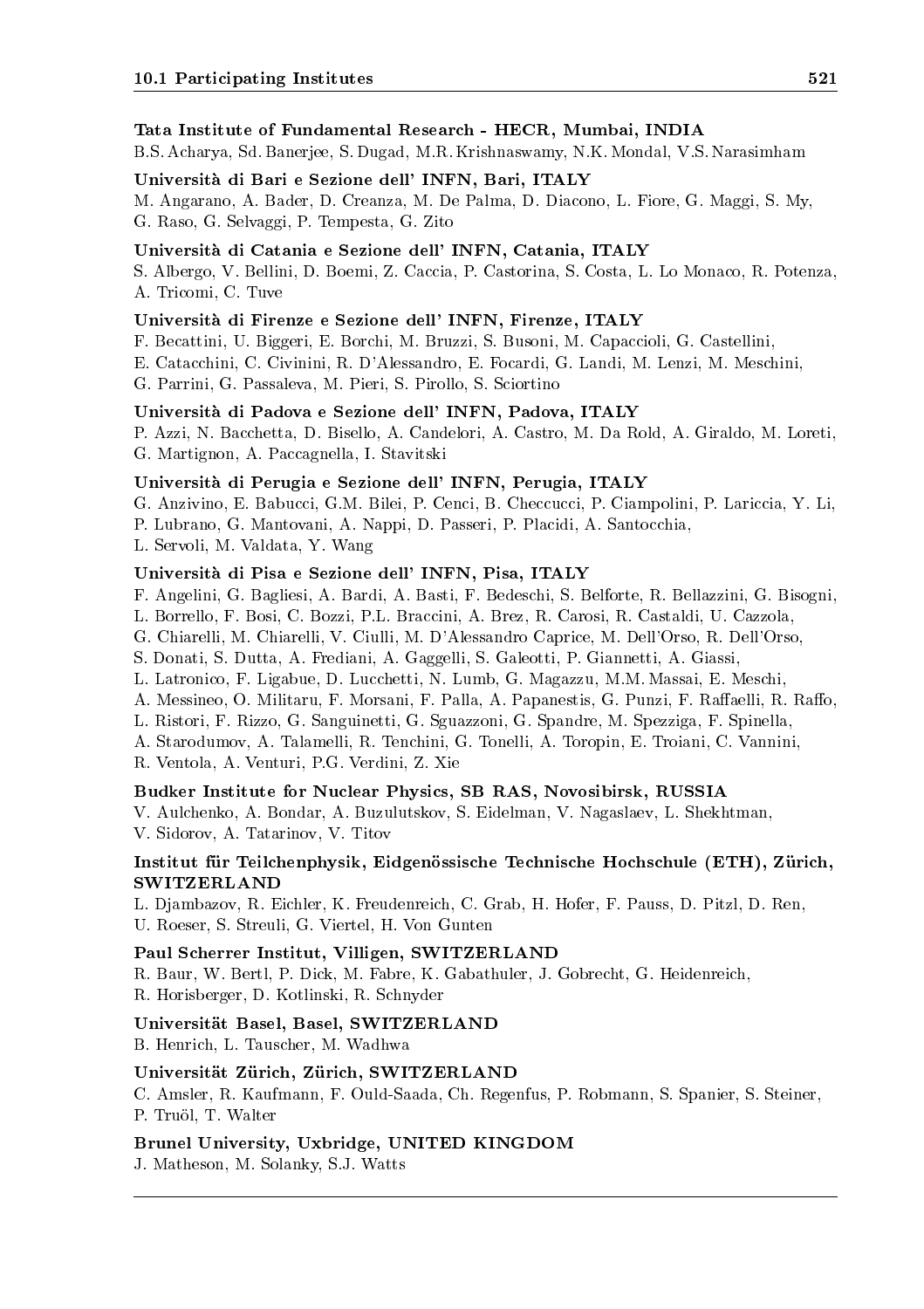Imperial College, University of London, London, UNITED KINGDOM G. Barber, J. Batten, R. Beuselinck, D. Britton, W. Cameron, D. Clark, I. Clarke, G. Davies, J. Fulcher, D. Gentry, D. Graham, G. Hall, J. Hays, A. Jamdagni, K.R. Long, B.C. MacEvoy, N. Marinelli, E.B. Martin, D.G. Miller, A. Potts, D.M. Raymond, J. Reilly, F. Sciacca, J. Sedgbeer, C. Seez, L. Toudup, J. Troska

Rutherford Appleton Laboratory, Didcot, UNITED KINGDOM S.A. Baird, J.A. Coughlan, M.French, R. Halsall, J. Hartley, W.J. Haynes, L. Jones, G. Noyes

University of California at Davis, Davis, California, USA B. Holbrook, R. Lander, S. Mani, D. Pellett, J. Smith

Fermi National Accelerator Laboratory, Batavia, Illinois, USA M. Atac, B. Flaugher, U. Heintz, J. Incandela, S. Kwan, R. Lipton, P. Lukens, V. O' Dell, P. Rapidis, L. Spiegel, D. Stuart, S. Tkaczyk

Florida State University - SCRI, Tallahassee, Florida, USA M.J. Corden, C. Georgiopoulos, S. Youssef

Johns Hopkins University, Baltimore, Maryland, USA B. Barnett, C.Y. Chien, D. Gerdes, J. Orndorff, A. Pevsner

Los Alamos National Laboratory, Los Alamos, USA C. Johnson, A. Palounek, B. Smith, H. Ziock

University of Mississippi, Oxford, Mississippi, USA M. Booke, L. Cremaldi, D. Sanders

Northwestern University, Evanston, Illinois, USA B. Gobbi, P. Rubinov, R. Tilden

Purdue University - Task G, West Lafayette, Indiana, USA G. Bolla, D. Bortoletto, A.F. Garfinkel

University of Rochester, Rochester, New York, USA S. Blusk, M. Kruse

Rutgers, the State University of New Jersey, Piscataway, New Jersey, USA E. Bartz, J. Conway, T. Devlin, P. Jacques, M. Kalelkar, S. Schnetzer, S. Sherman, S. Somalwar, R. Stone, G. Thomson, T. Watts

Texas Tech University, Lubbock, Texas, USA D. Benjamin, A. Sill

#### 10.2Pro ject Organisation

The Tracker project is organised according to the CMS rules described in the CMS constitution and has an organisational structure similar to that of the CMS Collaboration.

The project is governed by the Institution Board and by the Technical Board. The Institution Board is the highest decision-making body in the Tracker Project. It discusses and decides issues of nancial, managerial and organisational nature and also endorses technical matters recommended by the Tracker Technical Board and proposed by the Tracker Project Manager. All Institutions participating in the Tracker Project are represented in the Institution Board. The members of the Institution Board elect their Chairperson for a term of two years.

The Tracker Project Manager, appointed by the CMS Spokesperson, heads the project and is assisted by the Tracker Technical Coordinator and the Tracker Resource Manager.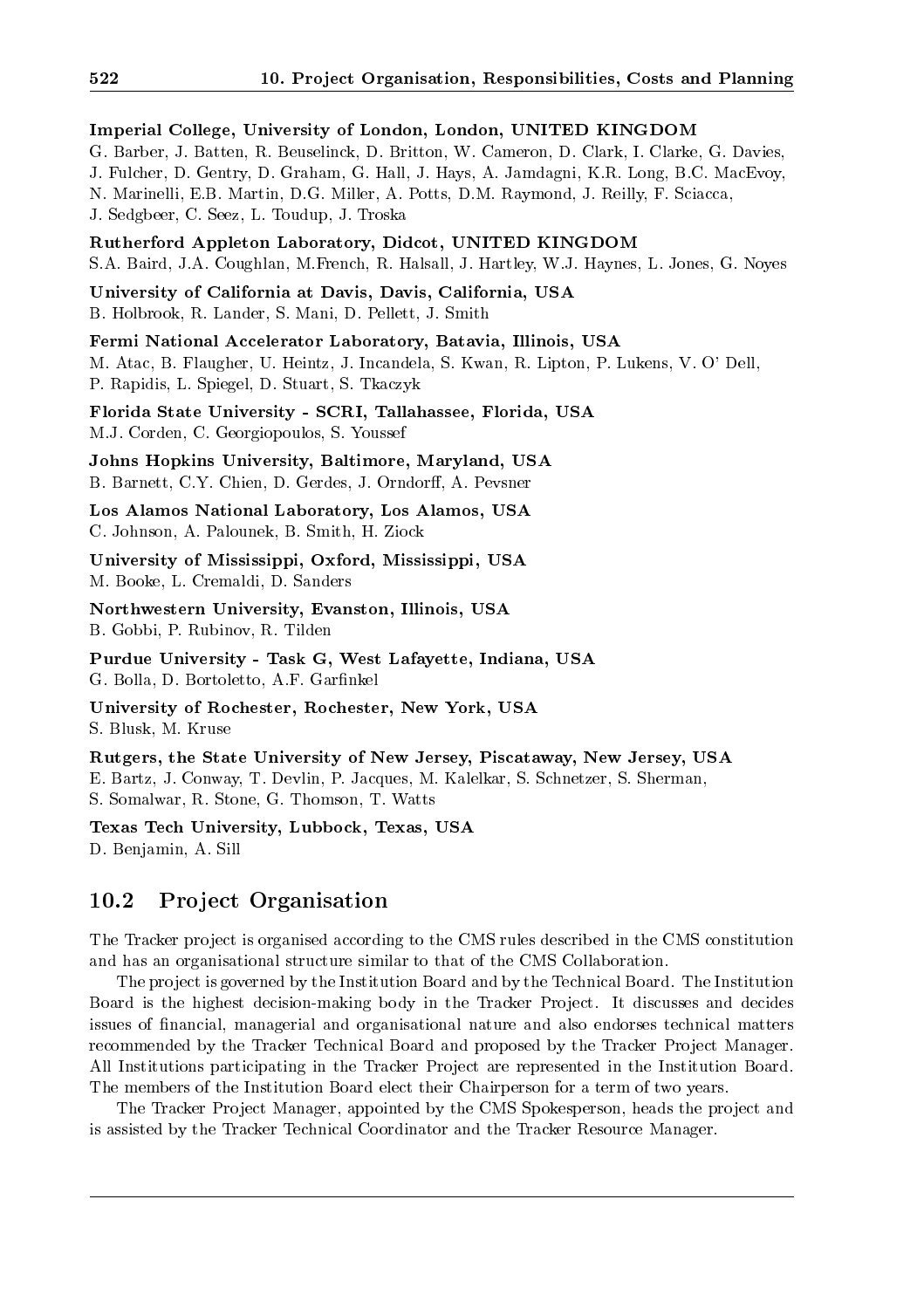The Tracker Technical Board, chaired by the Tracker Project Manager, discusses technical and organisational matters on a regular basis and formulates proposals and recommendations to the Tracker Institution Board. The composition of the Tracker Technical Board up to the submission of the Tracker Technical Design Report, is shown in Fig. 10.1.



CMS–TS–00013 – Rev. 24 03 98

Fig. 10.1: Composition of the Tracker Technical Board in April 1998

The project is divided into a number of subprojects headed by a Coordinator assisted by a Deputy. These Coordinators and Deputies are members of the Tracker Technical Board together with the Project Manager, the Technical Coordinator, the Resource Manager and the Chairperson of the Institution Board. In addition the Coordinators of the ma jor milestones and the Coordinators of special task forces that were needed to arrive at this Tracker Technical Design Report are also members of the Board.

This central structure is complemented by different organisations for the different subprojects. At present seven major subprojects can be identified in the Tracker; three projects for the three subdetectors (Pixel Detector, Si-Strip Tracker and MSGC Tracker) and four common projects (Electronics, General-Engineering/Integration, Software/Simulation and Simulation/Optimisation). Each of the corresponding seven communities organised by its own Coordinator assisted, as appropriate, by his Deputy meets regularly during CMS and Tracker weeks. The meetings are open to all members of the Tracker community and to CMS members in general. They are held regularly to address the most important technical issues, to compare the work of the different groups and to organise activities for the construction effort.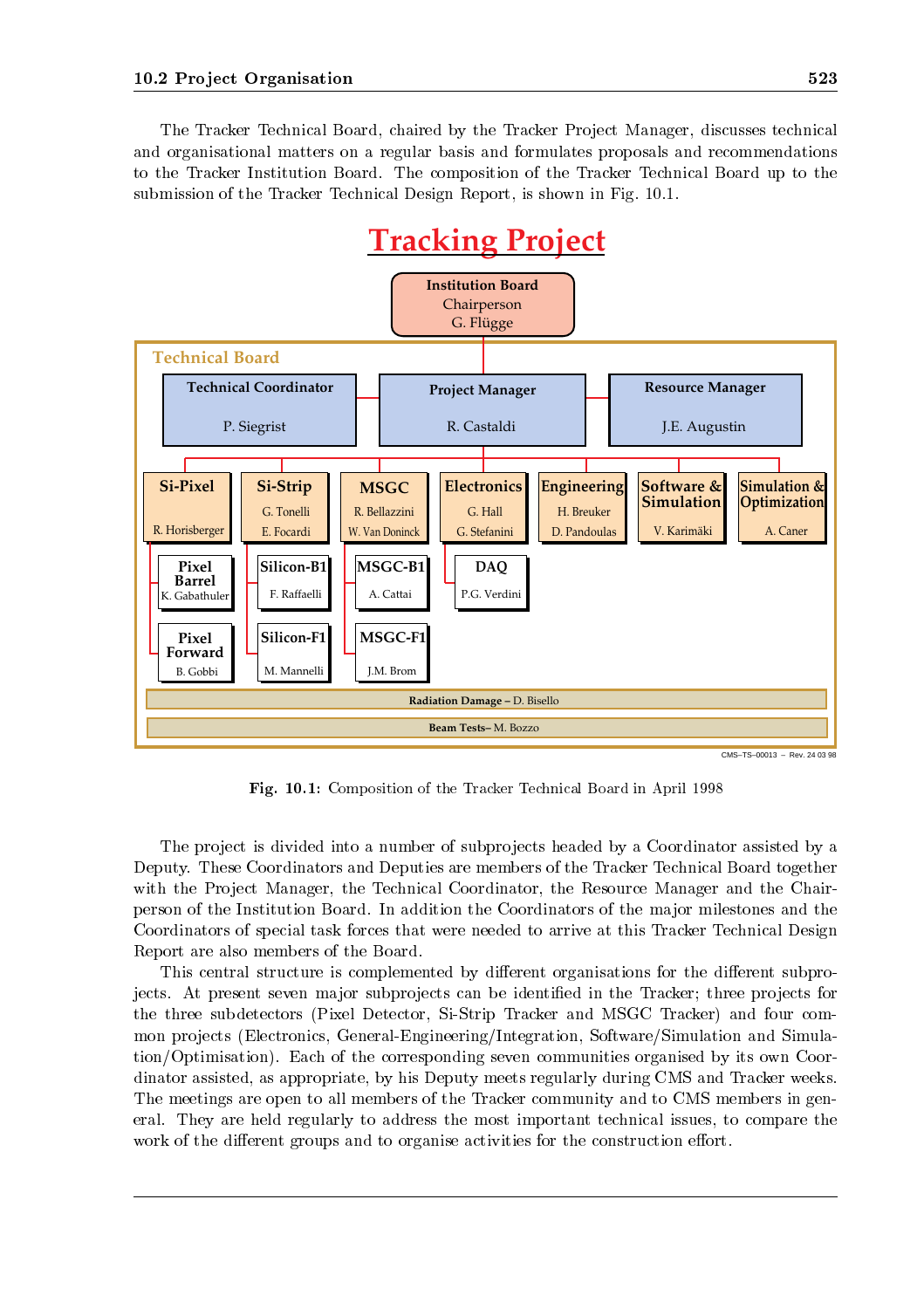Several special working groups have been set up to address specific problems, to investigate different technical options and to complete prototyping activity. They are composed of groups of specialists from different institutions. Several working groups are permanent (radiation effects, test beam organisation, DAQ, etc.) and meet regularly; others are set up as task forces to study and solve specic problems.

In the case of the Si-strip and MSGC Trackers, where rather large communities are involved, the activity of the physicists and engineers fully committed to build and operate these detectors is organised by the Coordinator and his Deputy with the help of a Steering Committee. Both the Silicon and the MSGC Steering Committees consist, in addition to the Coordinator of the pro ject and his Deputy, of representatives of each participating Institution and technical experts. The two Steering Committees meet regularly every 2/3 weeks. The committees monitor the pro ject, coordinate the activities among the various groups and provide recommendations to the Technical Board and Institution Board of the Tracker.

#### 10.3Costs and Funding

The cost estimate for the CMS Tracker has been done in great detail, following the procedure and guidelines defined in collaboration with the Cost Review Committee (CORE). The present cost estimate has developed over the last several years and the costs were an important consideration in optimizing the design presented in this Technical Design Report.

The estimates are based on a variety of different approaches. Some of the costs of individual items have been derived from discussions and budgetary quotes with qualied industries, others are based on recent experience in constructing tracking systems and vertex detectors for experiments at CERN (LEP) and Fermilab  $(p\bar{p}$  Collider).

The cost of the CMS Tracker will be borne by all institutions participating in the project. At present the participating institutes are expecting to contribute financially to the CMS Tracker as shown in Table 10.1. For most institutes the total funding has already been discussed with the corresponding funding agency. It is expected that the commitments will be made formally by all funding agencies when signing the Memorandum of Understanding (MoU) early this year.

#### 10.4Institutional Responsibilities

Table 10.2 provides an overview of the division of responsibilities among the institutions participating in the project. For each institution the table also specifies the proposed contribution to the total cost of the project which will be discussed and defined in separate documents corresponding to bi-(multi)lateral agreements (MoU) between CERN and the funding agencies. Codes used for the insitutes in Table 10.2 are explained in Table 10.3. Several common items of the Tracker are the responsibility of the host laboratory CERN. The global Tracker support structure is such a common item. It consists of the central support tube (CST), the endflanges, pixel and beam pipe support structures, the Tracker support brackets and special installation tooling. Further common items are the overall alignment system and part of the monitoring system. The thermal separation screen between the Silicon and MSGC volumes is a common item. CERN's responsibility also includes most of the services between the main patch panels and the underground control rooms.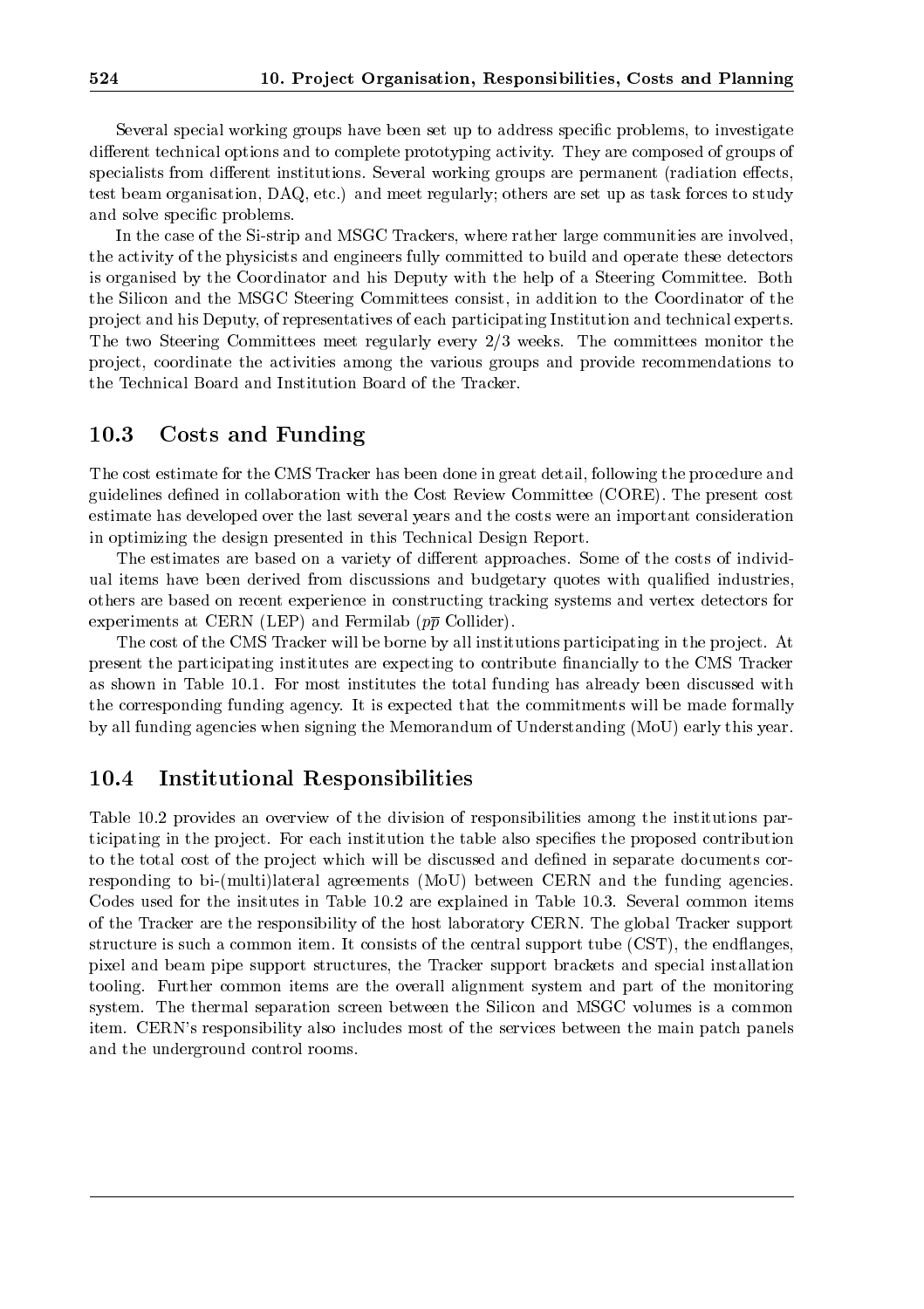|             | Balance of Funding vs Cost of Phase II |                                    |                                      |                        |                                    |                  |                       | $-200$             |                                    |                                      |                        |                                    |                  |                       | 5'795            |                                    |                                      |                        |                                    |                  |                       | $005.8 -$         |                       |                         |                       | $-200$                   | -14'495       |                    |
|-------------|----------------------------------------|------------------------------------|--------------------------------------|------------------------|------------------------------------|------------------|-----------------------|--------------------|------------------------------------|--------------------------------------|------------------------|------------------------------------|------------------|-----------------------|------------------|------------------------------------|--------------------------------------|------------------------|------------------------------------|------------------|-----------------------|-------------------|-----------------------|-------------------------|-----------------------|--------------------------|---------------|--------------------|
|             | Balance of Funding vs Cost of Phase I  |                                    | $-200$                               |                        |                                    |                  |                       | $-200$             |                                    | $\frac{15}{70}$                      | $-35$                  | $-350$                             | $-200$           |                       | $-640$           | $-185$                             |                                      | $25 - 40$              |                                    |                  |                       | $-165$            |                       |                         | $-200$                | $-200$                   | $-1'205$      |                    |
|             | Estimated Cost (Phase I)               | 965                                | 5'020                                | 0I0.I                  | 480                                | 110              | 655                   | 8'240              | 8'825                              | 12'790                               | 880                    | 2'320                              | 400              | 120                   | 25'335           | 10'755                             | 19'225                               | 1'630                  | 2'605                              | 100              | 120                   | 34'435            | 2'100                 | 800                     | 3'185                 | 6'085                    | 74'095        |                    |
|             | Suibun I bəngissA slatoT               | 965                                | 4'820                                | <b>010,1</b>           | 480                                | 110              | 655                   | 8'040              | 8'840                              | 12'720                               | 845                    | 1'970                              | 200              | 120                   | 24'695           | 10'570                             | 19'250                               | 1'590                  | 2'640                              | 100              | 120                   | 34'270            | 2'100                 | ${\bf 800}$             | 2'985                 | 5'885                    | 72'890        |                    |
|             | <b>HSN</b>                             | 315                                | 675                                  |                        |                                    |                  |                       | 990                |                                    |                                      |                        |                                    |                  |                       |                  |                                    |                                      |                        |                                    |                  |                       |                   |                       |                         |                       |                          | 990           |                    |
| USA         | DOE                                    |                                    | 695                                  | 290                    | 230                                | <b>G</b>         | 215                   | 1'480              |                                    |                                      |                        |                                    |                  |                       |                  |                                    |                                      |                        |                                    |                  |                       |                   |                       |                         |                       |                          | 1'480         |                    |
|             | United Kingdom                         |                                    |                                      |                        |                                    |                  |                       |                    |                                    | 1'500                                |                        |                                    |                  |                       | 1'500            |                                    | 1'200                                |                        |                                    |                  |                       | 1'200             |                       |                         |                       |                          | 2700          |                    |
|             | ISd                                    | 410                                | 2'250                                | 460                    | 140                                | 60               | 280                   | 3'600              |                                    |                                      |                        |                                    |                  |                       |                  |                                    |                                      |                        |                                    |                  |                       |                   |                       |                         |                       |                          | 3'600         |                    |
| Switzerland | enHZ/Universities                      | 240                                | 1'030                                | 260                    | 110                                |                  | 160                   | 1'800              | 900                                | 1'100                                | 100                    |                                    |                  |                       | 2'100            | 370                                | 065                                  |                        | $\overline{40}$                    |                  |                       | 1'000             |                       |                         |                       |                          | $006,\bar{t}$ |                    |
|             | RDMS-Russia                            |                                    |                                      |                        |                                    |                  |                       |                    |                                    |                                      |                        |                                    |                  |                       |                  | 630                                | 320                                  | 95                     |                                    |                  | IO.                   | 1'050             |                       |                         |                       |                          | 1'050         |                    |
|             | ylaly                                  |                                    |                                      |                        |                                    |                  |                       |                    | 4400                               | 006.5                                | 200                    | 1'100                              |                  |                       | 11'600           |                                    | $\frac{9.2656}{300}$                 |                        |                                    |                  | ₽                     | 7'900             |                       |                         |                       |                          | 19'500        |                    |
|             | * sibnI                                |                                    |                                      |                        |                                    |                  |                       |                    | 450                                | 100                                  | G5                     |                                    |                  |                       | 600              |                                    |                                      |                        |                                    |                  |                       |                   |                       |                         |                       |                          | 600           |                    |
|             | Germany                                |                                    |                                      |                        |                                    |                  |                       |                    | 650                                | 850                                  | 150                    | 150                                | 200              |                       | 2'000            | 1'525                              | 2'910                                | 340                    | 395                                | ${\tt 05}$       | 50                    | 5'250             |                       |                         |                       |                          | 7'250         |                    |
|             | France-IN2P3                           |                                    |                                      |                        |                                    |                  |                       |                    |                                    |                                      |                        |                                    |                  |                       |                  |                                    | 2'530<br>3'920                       | OS.                    | 230                                |                  | 20                    | 6'750             |                       |                         |                       |                          | 6'750         |                    |
|             | <b>bnsIni</b> <sup>1</sup>             |                                    |                                      |                        |                                    |                  |                       |                    | 200                                |                                      |                        |                                    |                  |                       | 200              |                                    |                                      | 800                    | 1'200                              |                  |                       | 2'000             |                       | 200                     |                       | 200                      | 2'400         |                    |
|             | <b>CERN</b>                            |                                    |                                      |                        |                                    |                  |                       |                    | 1'800                              | 2'700                                | 175                    | 720                                |                  | 120                   | 5'515            |                                    | $\frac{1'335}{3'375}$                | 270                    | 620                                | SO,              | 50                    | 5'700             | 2'100                 | 009                     | 2'985                 | 5'685                    | 16'900        |                    |
|             | ասեցից                                 |                                    |                                      |                        |                                    |                  |                       |                    |                                    |                                      |                        |                                    |                  |                       |                  |                                    | 590<br>2'635                         |                        | 35 <sub>15</sub>                   |                  | F,                    | 3'420             |                       |                         |                       |                          | 3'420         |                    |
|             | einsuA                                 |                                    | 170                                  |                        |                                    |                  |                       | 170                | 440                                | 570                                  | 170                    |                                    |                  |                       | 1'180            |                                    |                                      |                        |                                    |                  |                       |                   |                       |                         |                       |                          | 1'350         |                    |
|             | Estimated Cost (Phase II)              | 965                                | 5'020                                | 1'010                  | 480                                | 110              | 655                   | 8'240              | 10'845                             | 15'605                               | 1'120                  | 2'400                              | 400              | 120                   | 30'490           | 13'465                             | 24'310                               | 1940                   | 2'640                              | 100              | $120\,$               | 42'570            | 2'100                 | 008                     | 3'185                 | 6'085                    | 87'385        |                    |
|             | Deliverables                           | 2.1.1 Detectors (incl. Pre-series) | 2.1.2 Electronics (incl. Engineering | 2.1.3 Module Mechanics | 2.1.4 Support Structures and Assen | 2.1.5 Monitoring | 2.1.6 Service Systems | 2.1 Pixel Detector | 2.2.1 Detectors (incl. Pre-series) | 2.2.2 Electronics (incl. Engineering | 2.2.3 Module Mechanics | 2.2.4 Support Structures and Assen | 2.2.5 Monitoring | 2.2.6 Service Systems | Silicon Detector | 2.3.1 Detectors (incl. Pre-series) | 2.3.2 Electronics (incl. Engineering | 2.3.3 Module Mechanics | 2.3.4 Support Structures and Assen | 2.3.5 Monitoring | 2.3.6 Service Systems | 2.3 MSGC Detector | 2.4.1 Overall Support | 2.4.2 Overall Alignment | 2.4.3 Service Systems | General Mechanical Infr. | Tracker       | * Pending approval |
|             | Cost Estimate Reference                |                                    |                                      |                        |                                    |                  |                       |                    |                                    |                                      |                        |                                    |                  |                       | 2.2              |                                    |                                      |                        |                                    |                  |                       |                   |                       |                         |                       | 2.4                      | N             |                    |

| Table 10.1: Funding of the Tracker project by participating institutes |  |  |  |  |
|------------------------------------------------------------------------|--|--|--|--|
|                                                                        |  |  |  |  |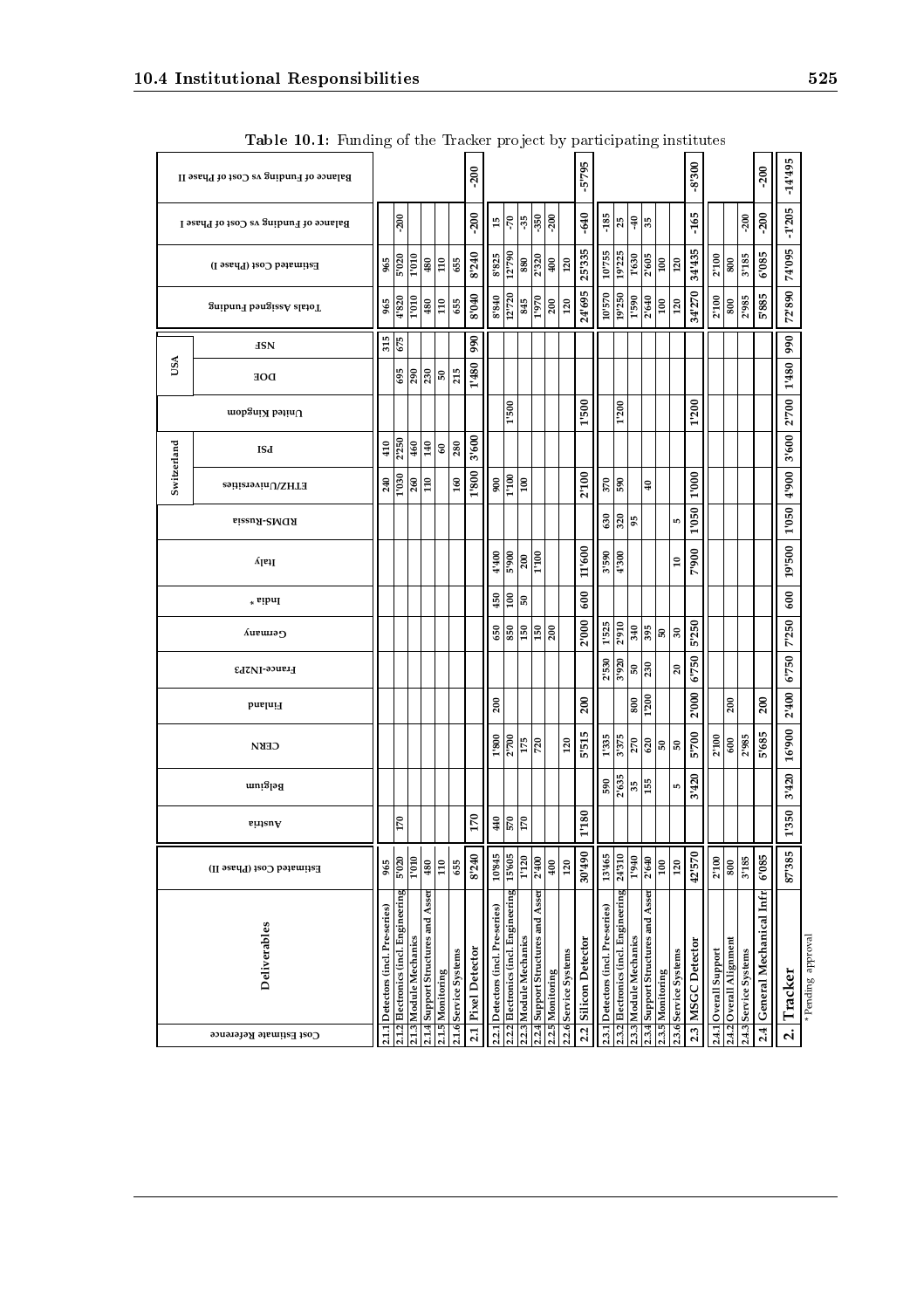| Assigned<br>Assigned<br>Assigned<br>16'900<br>1'800<br>3'375<br>2'985<br>2700<br>1'335<br>2'100<br>1'200<br>175<br>720<br>270<br>600<br>200<br>800<br>620<br>200<br>120<br>S0<br>50<br>Manufacture and assembly of the carbon fibre structure of the "Rods'<br>Purchase of components of the electronics chain for silicon detectors<br>Cables, gas and cooling from MSGC Barrel detector to patch-panel<br>High-voltage and low-voltage cables, gas and cooling distribution<br>Purchase of components of the electronics chain for MSGC Barrel<br>Tracker: MSGC Detector: Module Mechanics<br>Engineering, procurement of Silicon Endcap support structures<br>Manufacture, assembly and transportation of the MSGC Barrel<br>Cables and cooling from Silicon Barrel and Endcap Detector to<br>Tracker : MSGC Detector : Detectors (incl. Pre-series)<br>Engineering, procurement of MSCG Barrel support structures<br>Tracker: MSGC Detector: Support Structures and Assembly<br>Tracker: Silicon Detector: Support Structures and Assembly<br>Tracker : MSGC Detector : Support Structures and Assembly<br>Engineering and manufacture of Silicon Detector modules at<br>Procurement of complete support system (CST, endflanges,<br>Tracker: General Mechanical Infrastr.: Overall Alignment<br>wheel (4 disks and the cylinders)<br>Tracker : General Mechanical Infrastr. : Overall Alignment<br>Tracker: Silicon Detector: Electronics (incl. Engineering)<br>Tracker: MSGC Detector: Electronics (incl. Engineering)<br>Procurement of part of the Overall Alignment system<br>Tracker : General Mechanical Infrastr. : Service Systems<br>Tracker: General Mechanical Infrastr.: Overall Support<br>Participation in Slow Controls and purchase of sensors<br>Tracker: Silicon Detector: Detectors (incl. Pre-series)<br>Tracker: Silicon Detector: Detectors (incl. Pre-series)<br>Engineering of MSGC Barrel detector modules<br>Tracker: Silicon Detector: Module Mechanics<br>Tracker: MSGC Detector: Module Mechanics<br>Purchase and tests of MSGC Barrel detectors<br>Tracker: Silicon Detector: Service Systems<br>Tracker: MSGC Detector: Service Systems<br>Tracker: MSGC Detector: Service Systems<br>Deliverables<br>Deliverables<br>Deliverables<br>Tracker: MSGC Detector: Monitoring<br><b>Total Assigned Funding</b><br>Total Assigned Funding<br>Purchase of silicon detectors<br>Purchase of silicon detector<br>Contribution to be defined<br>FINLAND<br>ESTONIA<br>FI1 FI2 FI3 FI5<br>Institutes<br>Institutes<br>Institutes<br><b>CERN</b><br><b>CERN</b><br><b>CERN</b><br><b>CERN</b><br><b>CERN</b><br><b>CERN</b><br><b>CERN</b><br><b>CERN</b><br><b>CERN</b><br><b>CERN</b><br><b>CERN</b><br><b>CERN</b><br><b>CERN</b><br><b>CERN</b><br>EEI<br>F <sub>12</sub><br>FI2<br>F <sub>12</sub><br>2.3.6<br>2.3.6<br>2.2.1<br>2.3.3<br>Ref.<br>2.3.5<br>2.4.3<br>Ref.<br>2.3.4<br>2.4.2<br>2.2.1<br>2.2.2<br>2.2.3<br>2.2.4<br>2.2.6<br>2.3.2<br>2.3.3<br>2.3.4<br>2.4.1<br>2.4.2<br>Ref.<br>2.3.1<br>Assigned<br>Assigned<br>1'350<br>2'635<br>3'420<br>170<br>570<br>440<br>590<br>155<br>170<br>35<br>s<br><b>ESTIMATES</b><br>for silicon detectors<br>ector to patch-panel<br>AGENCY<br>Engineering, procurement of MSGC Endcap support structures,<br>modules in a<br>Engineering of MSCG Endcap detector modules<br>Tracker : MSGC Detector : Support Structures and Assembly<br>Tracker: Silicon Detector: Electronics (incl. Engineering)<br>Tracker: Pixel Detector: Electronics (incl. Engineering)<br>Fabrication and testing of pixel electronics<br>Tracker : Silicon Detector : Detectors (incl. Pre-series)<br>Tracker: MSGC Detector: Detectors (incl. Pre-series)<br>Table 10.2 DELIVERABLES AND<br>VALUE (KCHF) BY FUNDING<br>Purchase of components of the electronics chain<br>Engineering and manufacture of silicon detector<br>Cables, gas and cooling from MSGC Endcap det<br>Tracker: MSGC Detector: Module Mechanics<br>Tracker: Silicon Detector: Module Mechanics<br>Tracker: MSGC Detector: Service Systems<br>Deliverables<br>Deliverables<br>Purchase of silicon detectors<br><b>Total Assigned Funding</b><br>Total Assigned Funding<br>Regional Centre<br><b>BELGIUM</b><br>AUSTRIA<br><b>BEI BEI EE BE4</b><br>BEI BEZ BES BE4<br><b>FEL BEZ BER 198</b><br><b>FEL BEZ BER 198</b><br><b>BEI BE2 BE3 BE4</b><br>Institutes<br>Institutes<br>BE5<br>AT <sub>1</sub><br>AT1<br>AT1<br><b>BE5</b><br>AT1 | Ref.<br>2.1.2<br>Ref.<br>2.3.1<br>2.3.2<br>2.3.3<br>2.3.4<br>2.3.6<br>2.2.2<br>2.2.3<br>2.2.1 |              |  |  |  |  |  |  |  |  |  |  |  |  |  |  |  |  |  |  |  |  |  |  |  |  |  |  |  |  |  |                                                     |
|---------------------------------------------------------------------------------------------------------------------------------------------------------------------------------------------------------------------------------------------------------------------------------------------------------------------------------------------------------------------------------------------------------------------------------------------------------------------------------------------------------------------------------------------------------------------------------------------------------------------------------------------------------------------------------------------------------------------------------------------------------------------------------------------------------------------------------------------------------------------------------------------------------------------------------------------------------------------------------------------------------------------------------------------------------------------------------------------------------------------------------------------------------------------------------------------------------------------------------------------------------------------------------------------------------------------------------------------------------------------------------------------------------------------------------------------------------------------------------------------------------------------------------------------------------------------------------------------------------------------------------------------------------------------------------------------------------------------------------------------------------------------------------------------------------------------------------------------------------------------------------------------------------------------------------------------------------------------------------------------------------------------------------------------------------------------------------------------------------------------------------------------------------------------------------------------------------------------------------------------------------------------------------------------------------------------------------------------------------------------------------------------------------------------------------------------------------------------------------------------------------------------------------------------------------------------------------------------------------------------------------------------------------------------------------------------------------------------------------------------------------------------------------------------------------------------------------------------------------------------------------------------------------------------------------------------------------------------------------------------------------------------------------------------------------------------------------------------------------------------------------------------------------------------------------------------------------------------------------------------------------------------------------------------------------------------------------------------------------------------------------------------------------------------------------------------------------------------------------------------------------------------------------------------------------------------------------------------------------------------------------------------------------------------------------------------------------------------------------------------------------------------------------------------------------------------------------------------------------------------------------------------------------------------------------------------------------------------------------------------------------------------------------------------------------------------------------------------------------------------------------------------------------------------------------------------------------------------------------------------------------------------------------------------------------------------------------------------------------------------------------------------------------------------------------------------------------------------------|-----------------------------------------------------------------------------------------------|--------------|--|--|--|--|--|--|--|--|--|--|--|--|--|--|--|--|--|--|--|--|--|--|--|--|--|--|--|--|--|-----------------------------------------------------|
|                                                                                                                                                                                                                                                                                                                                                                                                                                                                                                                                                                                                                                                                                                                                                                                                                                                                                                                                                                                                                                                                                                                                                                                                                                                                                                                                                                                                                                                                                                                                                                                                                                                                                                                                                                                                                                                                                                                                                                                                                                                                                                                                                                                                                                                                                                                                                                                                                                                                                                                                                                                                                                                                                                                                                                                                                                                                                                                                                                                                                                                                                                                                                                                                                                                                                                                                                                                                                                                                                                                                                                                                                                                                                                                                                                                                                                                                                                                                                                                                                                                                                                                                                                                                                                                                                                                                                                                                                                                                           |                                                                                               |              |  |  |  |  |  |  |  |  |  |  |  |  |  |  |  |  |  |  |  |  |  |  |  |  |  |  |  |  |  |                                                     |
|                                                                                                                                                                                                                                                                                                                                                                                                                                                                                                                                                                                                                                                                                                                                                                                                                                                                                                                                                                                                                                                                                                                                                                                                                                                                                                                                                                                                                                                                                                                                                                                                                                                                                                                                                                                                                                                                                                                                                                                                                                                                                                                                                                                                                                                                                                                                                                                                                                                                                                                                                                                                                                                                                                                                                                                                                                                                                                                                                                                                                                                                                                                                                                                                                                                                                                                                                                                                                                                                                                                                                                                                                                                                                                                                                                                                                                                                                                                                                                                                                                                                                                                                                                                                                                                                                                                                                                                                                                                                           |                                                                                               |              |  |  |  |  |  |  |  |  |  |  |  |  |  |  |  |  |  |  |  |  |  |  |  |  |  |  |  |  |  | Procurement of part of the Overall Alignment system |
|                                                                                                                                                                                                                                                                                                                                                                                                                                                                                                                                                                                                                                                                                                                                                                                                                                                                                                                                                                                                                                                                                                                                                                                                                                                                                                                                                                                                                                                                                                                                                                                                                                                                                                                                                                                                                                                                                                                                                                                                                                                                                                                                                                                                                                                                                                                                                                                                                                                                                                                                                                                                                                                                                                                                                                                                                                                                                                                                                                                                                                                                                                                                                                                                                                                                                                                                                                                                                                                                                                                                                                                                                                                                                                                                                                                                                                                                                                                                                                                                                                                                                                                                                                                                                                                                                                                                                                                                                                                                           |                                                                                               | <b>ICERN</b> |  |  |  |  |  |  |  |  |  |  |  |  |  |  |  |  |  |  |  |  |  |  |  |  |  |  |  |  |  |                                                     |
|                                                                                                                                                                                                                                                                                                                                                                                                                                                                                                                                                                                                                                                                                                                                                                                                                                                                                                                                                                                                                                                                                                                                                                                                                                                                                                                                                                                                                                                                                                                                                                                                                                                                                                                                                                                                                                                                                                                                                                                                                                                                                                                                                                                                                                                                                                                                                                                                                                                                                                                                                                                                                                                                                                                                                                                                                                                                                                                                                                                                                                                                                                                                                                                                                                                                                                                                                                                                                                                                                                                                                                                                                                                                                                                                                                                                                                                                                                                                                                                                                                                                                                                                                                                                                                                                                                                                                                                                                                                                           |                                                                                               |              |  |  |  |  |  |  |  |  |  |  |  |  |  |  |  |  |  |  |  |  |  |  |  |  |  |  |  |  |  |                                                     |
|                                                                                                                                                                                                                                                                                                                                                                                                                                                                                                                                                                                                                                                                                                                                                                                                                                                                                                                                                                                                                                                                                                                                                                                                                                                                                                                                                                                                                                                                                                                                                                                                                                                                                                                                                                                                                                                                                                                                                                                                                                                                                                                                                                                                                                                                                                                                                                                                                                                                                                                                                                                                                                                                                                                                                                                                                                                                                                                                                                                                                                                                                                                                                                                                                                                                                                                                                                                                                                                                                                                                                                                                                                                                                                                                                                                                                                                                                                                                                                                                                                                                                                                                                                                                                                                                                                                                                                                                                                                                           |                                                                                               |              |  |  |  |  |  |  |  |  |  |  |  |  |  |  |  |  |  |  |  |  |  |  |  |  |  |  |  |  |  |                                                     |
|                                                                                                                                                                                                                                                                                                                                                                                                                                                                                                                                                                                                                                                                                                                                                                                                                                                                                                                                                                                                                                                                                                                                                                                                                                                                                                                                                                                                                                                                                                                                                                                                                                                                                                                                                                                                                                                                                                                                                                                                                                                                                                                                                                                                                                                                                                                                                                                                                                                                                                                                                                                                                                                                                                                                                                                                                                                                                                                                                                                                                                                                                                                                                                                                                                                                                                                                                                                                                                                                                                                                                                                                                                                                                                                                                                                                                                                                                                                                                                                                                                                                                                                                                                                                                                                                                                                                                                                                                                                                           |                                                                                               |              |  |  |  |  |  |  |  |  |  |  |  |  |  |  |  |  |  |  |  |  |  |  |  |  |  |  |  |  |  |                                                     |

|       | AUSTRIA        |                                                                                             |          |
|-------|----------------|---------------------------------------------------------------------------------------------|----------|
|       |                |                                                                                             |          |
| Ref.  | Institutes     | Deliverables                                                                                | Assigned |
| 2.1.2 | AT1            | Tracker: Pixel Detector: Electronics (incl. Engineering)                                    | 170      |
|       |                | Fabrication and testing of pixel electronics                                                |          |
| 2.2.1 | <b>EN</b>      | Tracker: Silicon Detector: Detectors (incl. Pre-series)                                     | 440      |
|       | AП             | Purchase of silicon detectors                                                               | 570      |
| 2.2.2 |                | Tracker: Silicon Detector: Electronics (incl. Engineering)                                  |          |
|       |                | Purchase of components of the electronics chain for silicon detectors                       |          |
| 2.2.3 | Ę              | Tracker: Silicon Detector: Module Mechanics                                                 | 170      |
|       |                | Engineering and manufacture of silicon detector modules in a<br>Regional Centre             |          |
|       |                | <b>Total Assigned Funding</b>                                                               | 1'350    |
|       |                |                                                                                             |          |
|       |                |                                                                                             |          |
|       | <b>BELGIUM</b> |                                                                                             |          |
| Ref.  | Institutes     | Deliverables                                                                                | Assigned |
|       |                |                                                                                             |          |
| 5.5.7 |                | $BET BE2 BE4  _{T=1,2,3,3}$ , are $CCT$ $D_{0}$ and $T_{0}$ $D_{0}$ $D_{0}$ $D_{0}$ $D_{0}$ | Enn      |

|       | <b>BELGIUM</b> |                                                                         |          |
|-------|----------------|-------------------------------------------------------------------------|----------|
|       |                |                                                                         |          |
| Ref.  | Institutes     | Deliverables                                                            | Assigned |
| 2.3.1 | BE5            | BE1 BE2 BE3 BE4 Tracker: MSGC Detector: Detectors (incl. Pre-series)    | 590      |
|       |                | Purchase and tests of MSGC Endcap detectors                             |          |
| 2.3.2 |                | BE1 BE2 BE3 BE4 Tracker: MSGC Detector: Electronics (incl. Engineering) | 2'635    |
|       |                | Purchase of components of the electronic chain for MSGC Endcap          |          |
| 2.3.3 |                | BE1 BE2 BE3 BE4 Tracker: MSGC Detector: Module Mechanics                | ă        |
|       |                | Engineering of MSCG Endcap detector modules                             |          |
| 2.3.4 |                | BEI BE2 BE3 BE4 Tracker: MSGC Detector: Support Structures and Assembly | 155      |
|       |                | Engineering, procurement of MSGC Endcap support structures,             |          |
| 2.3.6 |                | BE1 BE2 BE3 BE4   Tracker: MSGC Detector: Service Systems               |          |
|       |                | Cables, gas and cooling from MSGC Endcap detector to patch-panel        |          |
|       |                | Total Assigned Funding                                                  | 3'420    |
|       |                |                                                                         |          |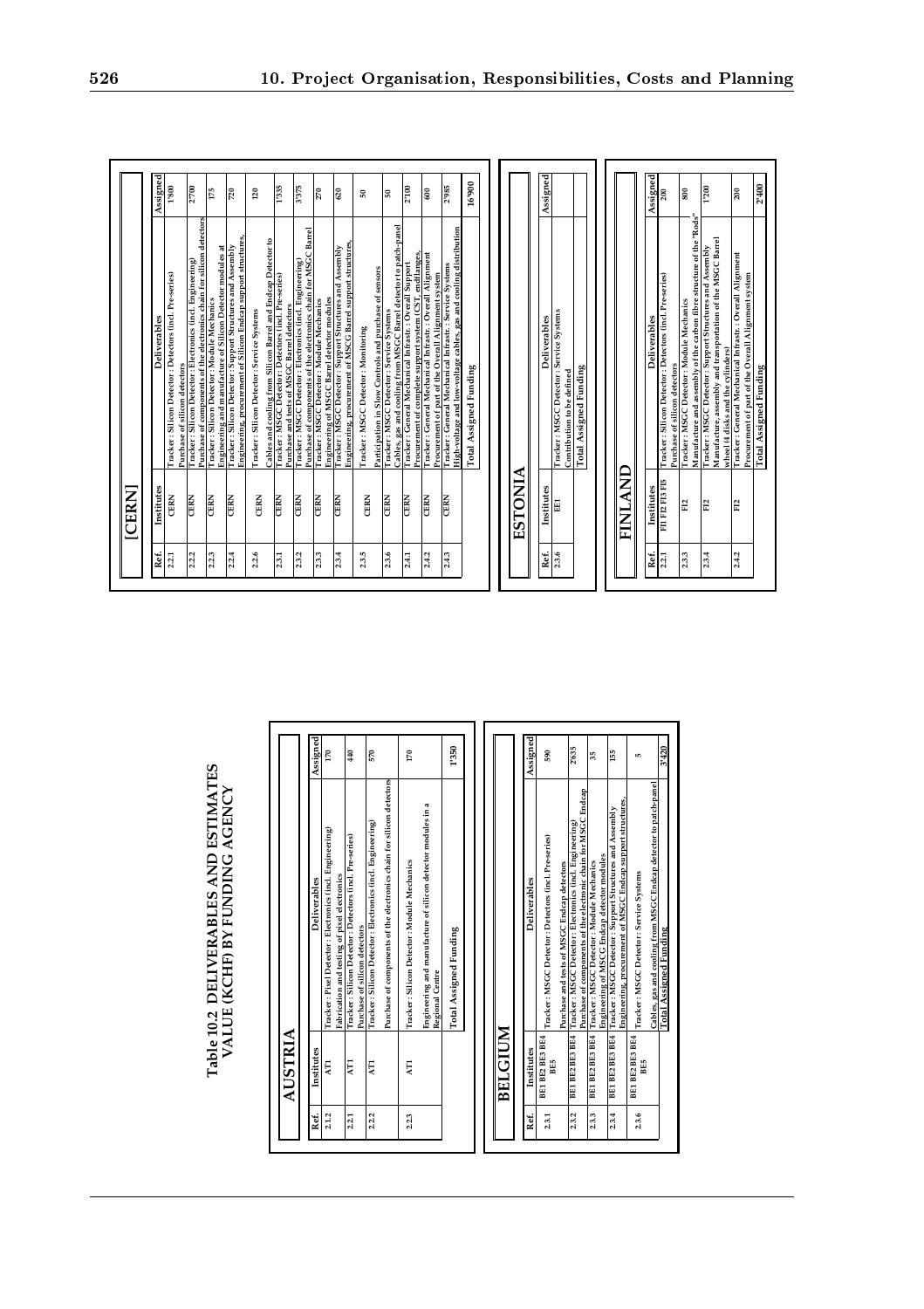|       | NDIA                            |                                                                                                                                                                                       |                 |
|-------|---------------------------------|---------------------------------------------------------------------------------------------------------------------------------------------------------------------------------------|-----------------|
| Ref.  | Institutes                      | Deliverables                                                                                                                                                                          | Assigned        |
| 2.2.1 | IN3 IN4 IN5                     | Tracker: Silicon Detector: Detectors (incl. Pre-series)<br>Purchase of silicon detectors                                                                                              | 450             |
| 2.2.2 | <b>SNI FNI ENI</b>              | Purchase of components of the electronics chain for silicon detectors<br>Tracker: Silicon Detector: Electronics (incl. Engineering)                                                   | 100             |
| 2.2.3 | IN3 IN4 IN5                     | Tracker: Silicon Detector: Module Mechanics                                                                                                                                           | 50              |
|       |                                 | <b>Total Assigned Funding</b>                                                                                                                                                         | 600             |
|       |                                 |                                                                                                                                                                                       |                 |
|       | LIALY                           |                                                                                                                                                                                       |                 |
| Ref.  | Institutes                      | Deliverables                                                                                                                                                                          | Assigned        |
| 2.2.1 | ПО1 ПО3 ПО4<br>IT06             | Tracker: Silicon Detector: Detectors (incl. Pre-series)                                                                                                                               | 00₺             |
|       | <b>IT08 IT09</b>                | Purchase of silicon detectors                                                                                                                                                         |                 |
| 2.2.2 | <b>IT01 IT03 IT04</b><br>IT06   | Tracker: Silicon Detector: Electronics (incl. Engineering)                                                                                                                            | 5'900           |
|       | <b>IT08 IT09</b>                | Purchase of components of the electronics chain for silicon detectors                                                                                                                 |                 |
| 2.2.3 | ПО1 ПО3 ПО4<br><b>IT06 IT08</b> | Tracker: Silicon Detector: Module Mechanics                                                                                                                                           | 200             |
|       | IT <sub>09</sub>                | Regional Centres in Bari-Catania, Firenze-Padova, Perugia and Pisa<br>Engineering and manufacture of Silicon Detector modules at the                                                  |                 |
| 2.2.4 | $\Gamma$ <sup>09</sup>          | Engineering, procurement of Silicon Barrel support structures,<br>Tracker: Silicon Detector: Support Structures and Assembly<br>mounting of silicon modules on the support structures | 1'100           |
| 2.3.1 | $\Gamma$ 09                     | Tracker: MSGC Detector: Detectors (incl. Pre-series)<br>Purchase and tests of MSGC Barrel detectors                                                                                   | 3'590           |
| 2.3.2 | IT <sub>09</sub>                | Purchase of components of the electronics chain for MSGC Barrel<br>Tracker: MSGC Detector: Electronics (incl. Engineering)<br>detectors                                               | 4'300           |
| 2.3.6 | $\Pi$ <sup>09</sup>             | Cables, gas and cooling from MSGC Barrel detectors to patch-panel<br>Tracker: MSGC Detector: Service Systems                                                                          | $\overline{10}$ |
|       |                                 | <b>Total Assigned Funding</b>                                                                                                                                                         | 19'500          |
|       |                                 |                                                                                                                                                                                       |                 |
|       | RDMS-RUSSIA                     |                                                                                                                                                                                       |                 |
| Ref.  | Institutes                      | Deliverables                                                                                                                                                                          | Assigned        |
| 2.3.1 | RU1                             | Tracker: MSGC Detector: Detectors (incl. Pre-series)<br>Purchase and tests of of MSGC Endcap detectors                                                                                | 630             |
| 2.3.2 | RU1                             | Purchase of components of the electronics chain for MSCG Endcap<br>Tracker: MSGC Detector: Electronics (incl. Engineering)<br>detectors                                               | 320             |
| 2.3.3 | RUI                             | Engineering of MSGC Endcap detector modules<br>Tracker: MSGC Detector: Module Mechanics                                                                                               | 95              |
| 2.3.6 | RUI                             | Cables, gas and cooling from MSCG Endcap detectors to patch-<br>Tracker: MSGC Detector: Service Systems<br>panels                                                                     | s               |
|       |                                 | <b>Total Assigned Funding</b>                                                                                                                                                         | 1'050           |

|       | FRANCE-IN2P3  |                                                                                                                                                                                     |                 |
|-------|---------------|-------------------------------------------------------------------------------------------------------------------------------------------------------------------------------------|-----------------|
| Ref.  | Institutes    | Deliverables                                                                                                                                                                        | Assigned        |
| 2.3.1 | FR4 FR5       | Tracker: MSGC Detector: Detectors (incl. Pre-series)<br>Purchase and tests of MSGC Endcap detectors                                                                                 | 2530            |
| 2.3.2 | FR4 FR5       | Purchase of components of the electronics chain for MSGC<br>Tracker: MSGC Detector: Electronics (incl. Engineering)<br>detectors, including engineering runs for MSGC ASICs         | 3'920           |
| 2.3.3 | FR4 FR5       | Assembly and tests of MSGC Endcap detector modules<br>Tracker: MSGC Detector: Module Mechanics<br>including mechanical elements                                                     | 50              |
| 23.4  | FR4 FR5       | Tracker: MSGC Detector: Support Structures and Assembly<br>Participation in the assembly and installation of MSGC<br>Endcap detector modules                                        | 230             |
| 2.3.6 | FR4 FR5       | Tracker: MSGC Detector: Service Systems<br>Small parts of services                                                                                                                  | $\overline{20}$ |
|       |               | Total Assigned Funding                                                                                                                                                              | 6'750           |
|       | GERMANY       |                                                                                                                                                                                     |                 |
| Ref.  | Institutes    | Deliverables                                                                                                                                                                        | Assigned        |
| 2.2.1 | <b>DEIDE3</b> | Tracker: Silicon Detector: Detectors (incl. Pre-series)<br>Purchase of silicon detectors                                                                                            | 650             |
| 2.2.2 | DEI DE3       | Purchase of read-out electronics for Silicon Detector modules<br>Tracker : Silicon Detector : Electronics (incl. Engineering)                                                       | 850             |
| 2.2.3 | <b>ERIDES</b> | Frames and engineering of Silicon Detector modules, assembly and<br>Tracker: Silicon Detector: Module Mechanics                                                                     | 150             |
| 2.2.4 | DE1 DE3       | Tracker: Silicon Detector: Support Structures and Assembly<br>Mounting of silicon modules on the support structures<br>tests of these modules in a Regional Centre                  | 150             |
| 2.5   | <b>DEIDE3</b> | Participation in Slow Control and purchase of sensors<br>Tracker: Silicon Detector: Monitoring                                                                                      | 200             |
| 23.1  | DE2 DE3 DE5   | Tracker: MSGC Detector: Detectors (incl. Pre-series)<br>Purchase of MSGC Endcap detector substrates                                                                                 | 1'525           |
| 2.3.2 | DE2 DE3 DE5   | Purchase of read-out electronics for MSGC Endcap detector<br>Tracker: MSGC Detector: Electronics (incl. Engineering)<br>modules                                                     | 2'910           |
| 2.3.3 | DE2 DE3 DE5   | Purchase of frames and assembly of MSGC Endcap detector<br>Tracker: MSGC Detector: Module Mechanics<br>modules                                                                      | 340             |
| 2.3.4 | DE2 DE3 DE5   | Engineering, procurement of MSGC Endcap support structures,<br>mounting of MSGC Endcap modules on the support structures<br>Tracker: MSGC Detector: Support Structures and Assembly | 395             |
| 2.3.5 | DE2 DE3 DE5   | Participation in Slow Controls and purchase of sensors<br>Tracker: MSGC Detector: Monitoring                                                                                        | ន               |
| 2.3.6 | DE2 DE3 DE5   | Cables, gas and cooling for MSGC Endcap detector<br>Tracker: MSGC Detector: Service Systems                                                                                         | 30              |
|       |               | <b>Total Assigned Funding</b>                                                                                                                                                       | 7250            |

10.4 Institutional Responsibilities 527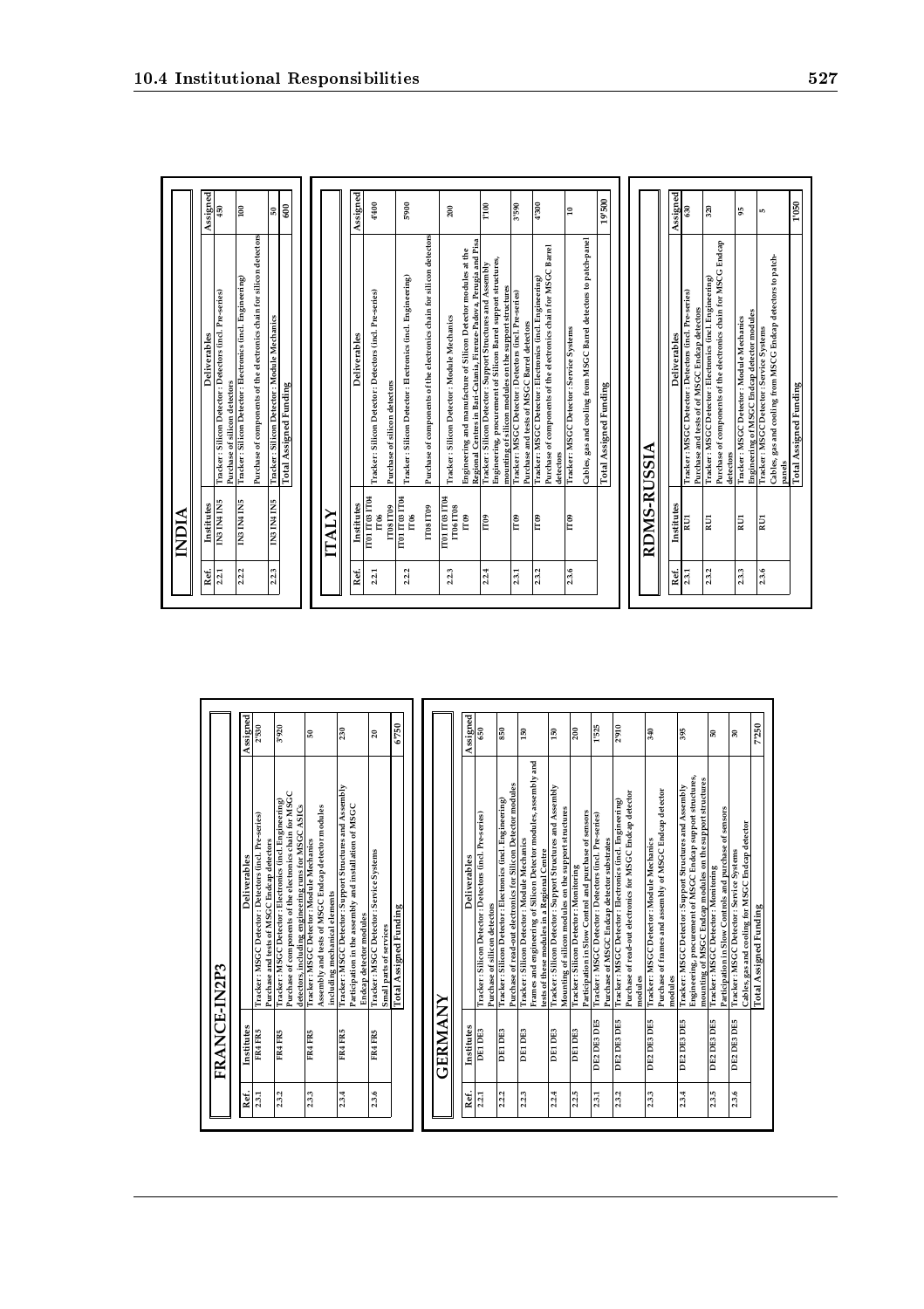|                                                                                              | 3'600           | Total Assigned Funding                                                                                                      |                    |       |
|----------------------------------------------------------------------------------------------|-----------------|-----------------------------------------------------------------------------------------------------------------------------|--------------------|-------|
|                                                                                              |                 | Cables and cooling system for Pixel detector, insertion tooling                                                             |                    |       |
|                                                                                              | 280             | Tracker: Pixel Detector: Service Systems                                                                                    | SW <sub>2</sub>    | 2.1.6 |
|                                                                                              | 3               | Temperature and radiation monitoring<br>Tracker: Pixel Detector: Monitoring                                                 | SW <sub>2</sub>    | 2.1.5 |
| Purchase and<br><b>Total Assign</b>                                                          | 140             | Construction of half-shells and assembly of Barrel modules<br>Tracker: Pixel Detector: Support Structures and Assembly      | SW <sub>2</sub>    | 2.1.4 |
| Tracker: Pixe<br>ESSA 41SA<br>2.1.2                                                          | 460             | Bump bonding and assembly of Barrel modules<br>Tracker: Pixel Detector: Module Mechanics                                    | SW <sub>2</sub>    | 2.1.3 |
| Tracker: Pixe<br>Puchase and t<br>US17<br>2.1.1                                              | 2'250           | Tracker: Pixel Detector: Electronics (incl. Engineering)<br>Purchase and testing of Pixel electronics                       | SW <sub>2</sub>    | 2.1.2 |
| Institutes<br>Ref.                                                                           | 410             | Tracker: Pixel Detector: Detectors (incl. Pre-series)<br>Purchase and testing of Pixel Barrel sensors                       | SW <sub>2</sub>    | 2.1.1 |
| UNITED STATE                                                                                 | Assigned        | Deliverables                                                                                                                | Institutes         | Ref.  |
|                                                                                              |                 |                                                                                                                             |                    |       |
| <b>Total Assig</b>                                                                           |                 | SWITZERLAND-PSI                                                                                                             |                    |       |
| Tracker: Pixe<br>Cables and co<br><b>US23</b><br>2.1.6                                       | 0063            | <b>Total Assigned Funding</b>                                                                                               |                    |       |
| Construction<br>Tracker: Pixe<br>Temperature<br>US03 US23<br>2.1.5                           |                 | Engineering, procurement of MSGC Forward support structure,<br>mounting of MSGC Forward modules on the support structures   |                    |       |
| S03 US10 US26 US3Tracker: Pixe<br>2.1.4                                                      | $\overline{40}$ | Tracker: MSGC Detector: Support Structures and Assembly<br>detectors                                                        | SW <sub>4</sub>    | 2.3.4 |
| Purchase and<br>Tracker: Pixe<br>Bump bondin<br>US10 US13 US26<br>US <sub>3</sub> 5<br>2.1.3 | 590             | Purchase of components of the electronics chain for MSGC Forward<br>Tracker: MSGC Detector: Electronics (incl. Engineering) | SW <sub>4</sub>    | 2.3.2 |
| Tracker : Pixe<br>US03<br>Ref.<br>2.1.2                                                      | 370             | Tracker: MSGC Detector: Detectors (incl. Pre-series)<br>Purchase and tests of MSGC Forward detectors                        | SW4                | 2.3.1 |
| Institutes                                                                                   | 100             | Tracker: Silicon Detector: Module Mechanics<br>Engineering of Silicon Detector modules                                      | <b>EMSIMS</b>      | 2.2.3 |
| UNITED STATE                                                                                 |                 | Purchase of components of the electronics chain for silicon detectors                                                       |                    |       |
|                                                                                              | <b>00L,I</b>    | Tracker: Silicon Detector: Electronics (incl. Engineering)                                                                  | SW1 SW3            | 2.2.2 |
| <b>Total Assign</b>                                                                          | 900             | Tracker: Silicon Detector: Detectors (incl. Pre-series)<br>Purchase of silicon detectors                                    | SW1 SW3            | 2.2.1 |
| Design, devel<br>part of APV6                                                                | 160             | Cables and cooling system for Pixel detector<br>Tracker: Pixel Detector: Service Systems                                    | <b>EMS EMS LMS</b> | 2.1.6 |
| part of APV6<br>Tracker : MSC<br>UKI UK2 UK3<br>2.3.2                                        | 110             | Construction of half-shells and assembly of Barrel modules<br>Tracker: Pixel Detector: Support Structures and Assembly      | <b>FMS EMS LMS</b> | 2.1.4 |
| Tracker: Silio<br>Design, devel<br><b>UKI UK2 UK3</b><br>2.2.2                               | 260             | Bump bonding and assembly of Barrel modules<br>Tracker: Pixel Detector: Module Mechanics                                    | <b>FMS EMS LMS</b> | 2.1.3 |
| Institutes<br>Ref.                                                                           | 1'030           | Tracker: Pixel Detector: Electronics (incl. Engineering)<br>Purchase and testing of Pixel electronics                       | <b>FMS EMS LMS</b> | 2.1.2 |
| UNITED KINGE                                                                                 | 240             | Tracker: Pixel Detector: Detectors (incl. Pre-series)<br>Purchase and testing of Pixel Barrel sensors                       | <b>FMS EMS LMS</b> | 2.1.1 |
|                                                                                              | Assigned        | Deliverables                                                                                                                | Institutes         | Ref.  |
|                                                                                              |                 |                                                                                                                             |                    |       |
|                                                                                              |                 | SWITZERLAND-ETHZ/Universities                                                                                               |                    |       |
|                                                                                              |                 |                                                                                                                             |                    |       |

|       |                 | SWITZERLAND-PSI                                                                                                        |          |
|-------|-----------------|------------------------------------------------------------------------------------------------------------------------|----------|
| Ref.  | Institutes      | Deliverables                                                                                                           | Assigned |
| 21.1  | SW <sub>2</sub> | Tracker: Pixel Detector: Detectors (incl. Pre-series)<br>Purchase and testing of Pixel Barrel sensors                  | 410      |
| 21.2  | SW <sub>2</sub> | Tracker: Pixel Detector: Electronics (incl. Engineering)<br>Purchase and testing of Pixel electronics                  | 2'250    |
| 2.1.3 | SW <sub>2</sub> | Bump bonding and assembly of Barrel modules<br>Tracker: Pixel Detector: Module Mechanics                               | 460      |
| 2.1.4 | SW <sub>2</sub> | Construction of half-shells and assembly of Barrel modules<br>Tracker: Pixel Detector: Support Structures and Assembly | 140      |
| 2.1.5 | SW <sub>2</sub> | Temperature and radiation monitoring<br>Tracker: Pixel Detector: Monitoring                                            | SO       |
| 2.1.6 | SW <sub>2</sub> | Cables and cooling system for Pixel detector, insertion tooling<br>Tracker: Pixel Detector: Service Systems            | 280      |
|       |                 | Total Assigned Funding                                                                                                 | 3'600    |

|       |                                    | UNITED KINGDOM                                                                                                                                                   |          |
|-------|------------------------------------|------------------------------------------------------------------------------------------------------------------------------------------------------------------|----------|
| Ref.  | Institutes                         | Deliverables                                                                                                                                                     | Assigned |
| 2.2.2 | UKI UK2 UK3                        | Design, develop and procure part of the front-end driver units and<br>Tracker: Silicon Detector: Electronics (incl. Engineering)<br>part of APV6 front-end chips | 1'500    |
| 2.3.2 | UK1 UK2 UK3                        | Design, develop and procure part of the front-end driver units and<br>Tracker: MSGC Detector: Electronics (incl. Engineering)<br>part of APV6 front-end chips    | 1'200    |
|       |                                    | <b>Total Assigned Funding</b>                                                                                                                                    | 2'700    |
|       |                                    |                                                                                                                                                                  |          |
|       | UNITED                             | <b>STATES-DOE</b>                                                                                                                                                |          |
| Ref.  | Institutes                         | Deliverables                                                                                                                                                     | Assigned |
| 2.1.2 | US03                               | Tracker: Pixel Detector: Electronics (incl. Engineering)<br>Purchase and testing of Pixel electronics                                                            | 695      |
| 2.1.3 | US10 US13 US26<br>US <sub>35</sub> | Bump bonding and assembly of Endcap modules<br>Tracker: Pixel Detector: Module Mechanics                                                                         | 290      |
| 2.1.4 |                                    | Construction of half-disks and assembly of Endcap modules<br>S03 US10 US26 US3 Tracker: Pixel Detector: Support Structures and Assembly                          | 230      |
| 2.1.5 | <b>US03 US23</b>                   | Temperature and radiation monitoring<br>Tracker: Pixel Detector: Monitoring                                                                                      | ន        |
| 2.1.6 | US23                               | Cables and cooling system for Pixel detector<br>Tracker: Pixel Detector: Service Systems                                                                         | 215      |
|       |                                    | Total Assigned Funding                                                                                                                                           | 1'480    |
|       |                                    |                                                                                                                                                                  |          |
|       |                                    | <b>UNITED STATES-NSF</b>                                                                                                                                         |          |
| Ref.  | Institutes                         | Deliverables                                                                                                                                                     | Assigned |
| 2.1.1 | US17                               | Tracker: Pixel Detector: Detectors (incl. Pre-series)<br>Puchase and testing of Pixel Endcap sensors                                                             | 315      |
| 2.1.2 | US17 US33                          | Tracker: Pixel Detector: Electronics (incl. Engineering)<br>Purchase and testing of Pixel electronics                                                            | 675      |
|       |                                    | <b>Total Assigned Funding</b>                                                                                                                                    | 990      |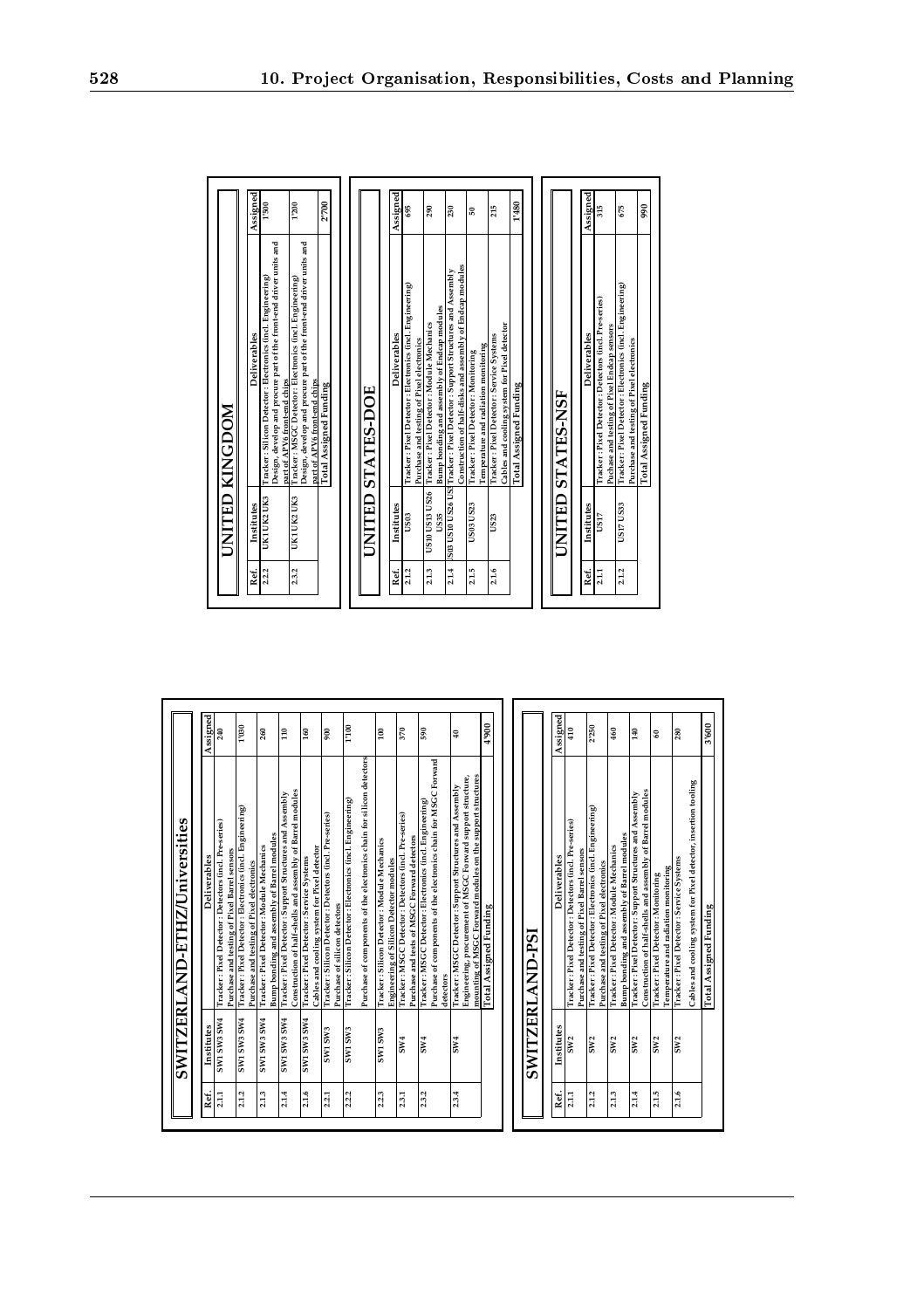| <b>Country Code</b> |                  | Institute                                                                       |
|---------------------|------------------|---------------------------------------------------------------------------------|
| Austria             | AT1              | Institut für Hochenergiephysik der OeAW, Wien                                   |
|                     | BE1              | Université Catholique de Louvain, Louvain-la-Neuve                              |
|                     | BE <sub>2</sub>  | Université de Mons-Hainaut, Mons                                                |
| Belgium             | BE3              | Université Libre de Bruxelles, Brussels                                         |
|                     | BE4              | Universitaire Instelling Antwerpen, Wilrijk                                     |
|                     | BE5              | Vrije Universiteit Brussel, Brussels                                            |
| [CERN]              |                  | CERN CERN, European Laboratory for Particle Physics, Geneva, Switzerland        |
| Estonia             | EE1              | <b>Institute of Chemical Physics and Biophysics, Tallinn</b>                    |
|                     | FI1              | Department of Physics, University of Helsinki, Helsinki                         |
| Finland             | FI <sub>2</sub>  | Helsinki Institute of Physics, Helsinki                                         |
|                     | FI3              | Department of Physics, University of Jyväskylä, Jyväskylä                       |
|                     | FI5              | Dept. of Physics & Microelectronics Instrumentation Lab., Univ. of Oulu, Oulu   |
|                     | FI6              | Laboratory of Advanced Energy Systems, Helsinki Univ. of Techn., Helsinki       |
| France              | FR4              | IReS Strasbourg, IN2P3-CNRS-ULP, LEPSI Strasbourg, UHA Mulhouse                 |
|                     | FR5              | Institut de Physique Nucléaire de Lyon, IN2P3-CNRS, Univ. Lyon I, Villeurbanne  |
|                     | DE1              | Humboldt-Universität zu Berlin, Berlin                                          |
| Germany             | DE <sub>2</sub>  | Institut für Experimentelle Kernphysik, Karlsruhe                               |
|                     | DE3              | RWTH, I. Physikalisches Institut, Aachen                                        |
|                     | DE5              | RWTH, III. Physikalisches Institut B, Aachen                                    |
|                     | IN <sub>3</sub>  | Panjab University, Chandigarh                                                   |
| India               | IN <sub>4</sub>  | Tata Institute of Fundamental Research - EHEP, Mumbai                           |
|                     | IN <sub>5</sub>  | Tata Institute of Fundamental Research - HECR, Mumbai                           |
|                     | IT <sub>01</sub> | Università di Bari e Sezione dell' INFN, Bari                                   |
|                     | IT <sub>03</sub> | Università di Catania e Sezione dell' INFN, Catania                             |
| Italy               | IT <sub>04</sub> | Università di Firenze e Sezione dell'INFN, Firenze                              |
|                     | IT <sub>06</sub> | Università di Padova e Sezione dell' INFN, Padova                               |
|                     | IT <sub>08</sub> | Università di Perugia e Sezione dell'INFN, Perugia                              |
|                     | IT <sub>09</sub> | Università di Pisa e Sezione dell' INFN, Pisa                                   |
| Russia              | RU1              | Budker Institute for Nuclear Physics, SB RAS, Novosibirsk                       |
|                     | SW1              | Institut für Teilchenphysik, Eidgenössische Technische Hochschule (ETH), Zürich |
| Switzerland         | SW <sub>2</sub>  | Paul Scherrer Institut, Villigen                                                |
|                     | SW <sub>3</sub>  | Universität Basel, Basel                                                        |
|                     | SW <sub>4</sub>  | Universität Zürich, Zürich                                                      |
| United              | UK1              | <b>Brunel University, Uxbridge</b>                                              |
| Kingdom             | UK2              | Imperial College, University of London, London                                  |
|                     | UK3              | Rutherford Appleton Laboratory, Didcot                                          |
|                     | <b>US03</b>      | University of California at Davis, Davis, California                            |
|                     | <b>US10</b>      | Fermi National Accelerator Laboratory, Batavia, Illinois                        |
|                     | <b>US13</b>      | Florida State University-SCRI, Tallahassee, Florida                             |
|                     | <b>US17</b>      | Johns Hopkins University, Baltimore, Maryland                                   |
|                     | <b>US19</b>      | Los Alamos National Laboratory, Los Alamos, New Mexico                          |
| <b>USA</b>          | <b>US23</b>      | University of Mississippi, Oxford, Mississippi                                  |
|                     | <b>US26</b>      | Northwestern University, Evanston, Illinois                                     |
|                     | US32             | US30 Purdue University, West Lafayette, Indiana                                 |
|                     |                  | University of Rochester, Rochester, New York                                    |
|                     |                  | US33 Rutgers, the State University of New Jersey, Piscataway, New Jersey        |
|                     |                  | US35 Texas Tech University, Lubbock, Texas                                      |

### **Table 10.3 Institute Codes in the Collaboration**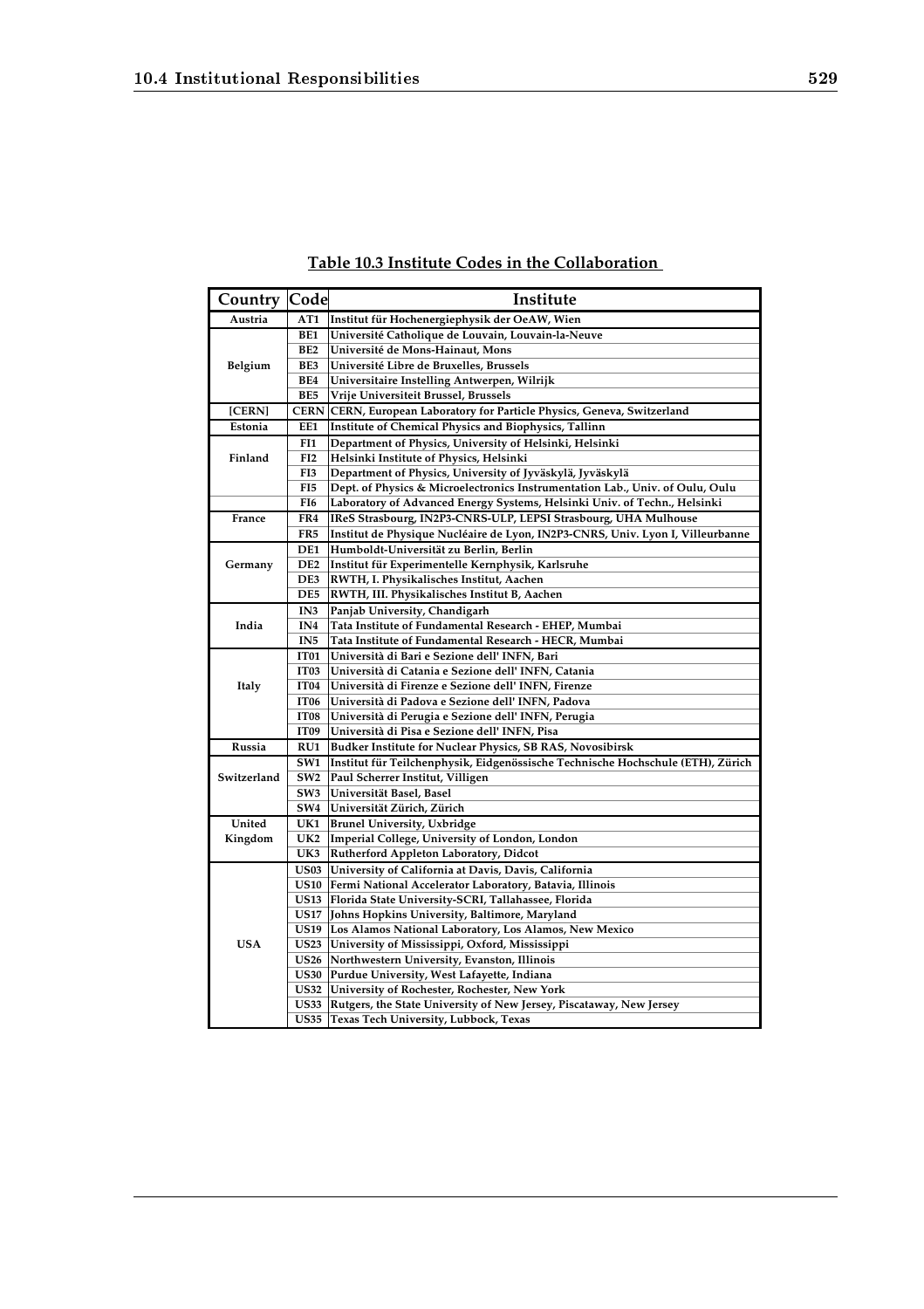#### 10.5Organisation of Construction

#### 10.5.1 Pixel Detector Construction

Several years of development and prototyping work are still required before any mass production of the CMS pixel modules can start. The insertion of the pixel detector into CMS will occur at a very late stage after the installation of the beam pipe (spring 2005). The detector must be assembled and tested within the preceeding six months. The number of modules to be produced for the low luminosity pixel system is relatively modest; a construction time of two years, including extensive testing at various stages, should be sufficient. With the mass production of the modules starting in the fall 2002, the first lots of the final sensors and readout chips must be ordered at the beginning of 2002. During the year 2001 first pixel modules with readout chips incorporating the full column drain architecture must be fabricated and tested. Several intermediate steps will be required before reaching this goal:

- 1998: Design of various blocks suitable for the proposed column drain architecture. e.g.  $(150 \ \mu m)^2$  pixel unit cell, 300  $\mu m$  wide column periphery. Design of 40 MHz analogue signal driver chip.
- 1999: Design of complete double column of 2 53 pixels with periphery. Denition and design of Control&Interface block for the readout chip. Layout of final analogue block.
- 2000: Design of full readout chip.

In the years 1998 and 1999, an optimisation program for sensors with (150  $\mu$ m) pixels will be carried through, with special emphasis on the robustness to high voltage operation. First prototype sensors will be fabricated in the year 2000.

A procedure for large volume bump bonding must be developed, preferably in collaboration with industrial firms, to be ready in the year 2001.

First prototypes of mechanical structures for barrel and end-cap disks will be built in 1998, followed by cooling tests in 1999. The final design of the mechanical/cooling structures starts in the year 2000.

The CMS pixel system consists of three independent parts: The barrel and two end-cap disk systems. These parts will only be combined into the full pixel detector at the insertion into the centre of the CMS detector.

The complete Pixel barrel will be built in Europe by a collaboration from Switzerland (Institut fur Teilchenphysik ETH Zurich, Paul Scherrer Institut, Universitat Basel, Universitat Zürich), Austria (Institut für Hochenergiephysik der OAW, Wien) and Germany (RWTH, I. Physikalisches Institut, Aachen). The pixel barrel will be assembled and tested at PSI.

The complete end-cap disk systems, including the services, are in the hands of a US collaboration centred around Fermilab, where the final assembly and test before shipment to Europe will be done. The contributing institutes are University of California at Davis, Fermi National Accelerator Laboratory, Florida State University{SCRI, Johns Hopkins University, Los Alamos National Laboratory, University of Mississippi, NorthWestern University, Purdue University, Rutgers University and Texas Tech University.

#### 10.5.2 Si-Strip Tracker Construction

The following twentythree institutions from eight countries have signed this TDR and are committed to the construction of the Si-Strip Tracker:

RWTH I Aachen, Universita di Bari e Sezione dell'INFN, Brunel University, Universita di Catania e Sezione dell'INFN, CERN, ETH Zürich, Fermilab, Università di Firenze e Sezione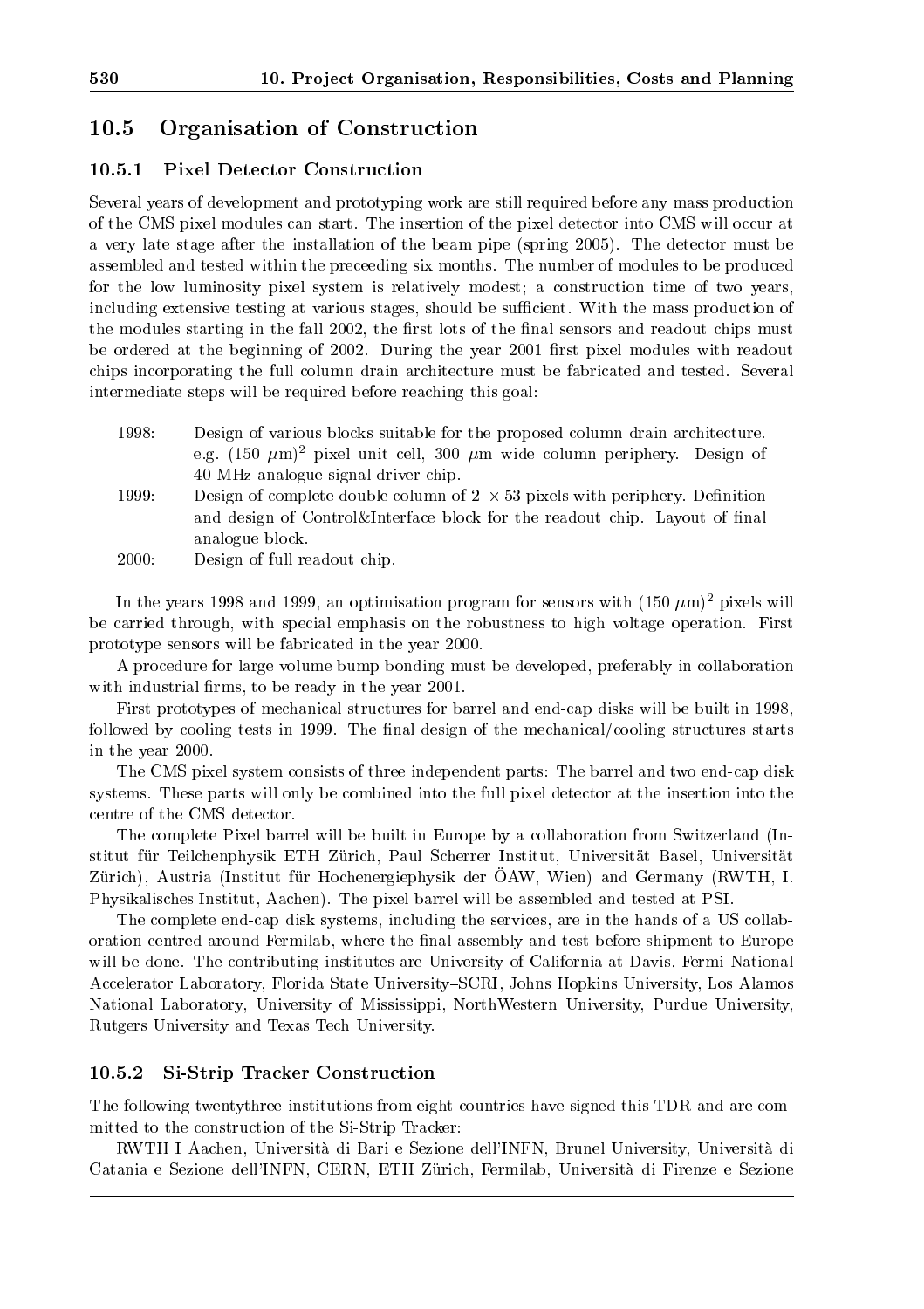dell'INFN, Helsinki Institute of Physics, Humboldt University Berlin, Imperial College London, Northwestern University Evanston, University of Oulu, Universita di Padova e Sezione dell'INFN, Panjab University, Universita di Perugia e Sezione dell'INFN, Universita di Pisa e Sezione dell'INFN, Rochester University, Rutherford Appleton Laboratory, Tata Institute EHEP, Tata Institute HECR, Texas Tech University Lubbock and Institut fur Hochenergiephysik der OAW Wien.

It is therefore imperative to coordinate centrally the design, specification, ordering and purchase of all critical components (sensors, front-end electronics, optical links, hybrids, power supplies). Specifications for less critical items and ancillary equipment (supporting structures, cables and connectors, off-detector electronics, cooling, alignment, control and monitoring systems) will also be centrally defined, but such items may be purchased separately by the collaborating institutes.

Given the large number of detector modules needed to equip the SST (a total of 6336 modules, 2920 single sided and 3416 double-sided, plus spares are required), it is anticipated that their assembly and test will be divided among eleven production centres (Aachen, Bari-Catania, CERN, ETH-Zurich, Fermilab, Florence, Oulu, Padova, Perugia, Pisa, Wien). The necessary components will be produced at companies and delivered to these centres, where functionality and quality checks will be done. A commonly agreed set of acceptance criteria for the components, as well as assembly, testing and quality control procedures for the modules, will be used in order to guarantee product uniformity.

Under the responsibility of a coordinator for quality assurance, each centre should be able to undertake a signicant part of the production. In addition to a specialised workshop with dedicated technicians, a centre will have available a "clean area" (class 10000 will be sufficient) equipped with a 3-D measuring machine, an automatic microbonding machine and inspection facilities (microscopes, CCD cameras). Furthermore, semi-automatic probe stations, DAQ and power supply systems should be available for testing the detectors. Almost all of the production centres mentioned above are already operational.

Following their production and test, the individual modules will be mounted on the supporting structures (cylindrical panels or disks) in three sub-assembly centres (CERN, Fermilab, Pisa). These should have the metrology equipment necessary for module inter-alignment. Final assembly and survey of the barrel and end-cap detectors will take place at Pisa and CERN, respectively.

Overall assembly and survey of the entire detector will take place at CERN, where the three subunits of the SST (the barrel and the two endcaps) will be mounted together and aligned with respect to each other.

In preparation of the construction effort we foresee the following intermediate steps:

|      | Spring 1999: Production of final prototype and full test of barrel and end-cap  |
|------|---------------------------------------------------------------------------------|
|      | detector modules equipped with the final read-out system.                       |
|      | Summer 1999: Full specification of the critical elements (detectors, supporting |
|      | structures, power supply, read-out electronics).                                |
| Fall | 1999: Tendering and ordering.                                                   |
| End  | 1999: Start of the production.                                                  |

The construction effort will start at the beginning of the year 2000 after the final tuning of the production chains.

### 10.5.3 MSGC Tracker Construction

The MSGC Tracker consists of three mechanically independent parts: the barrel and the two Forward{Backward detectors. Each of these parts is, in turn, subdivided in many subunits. In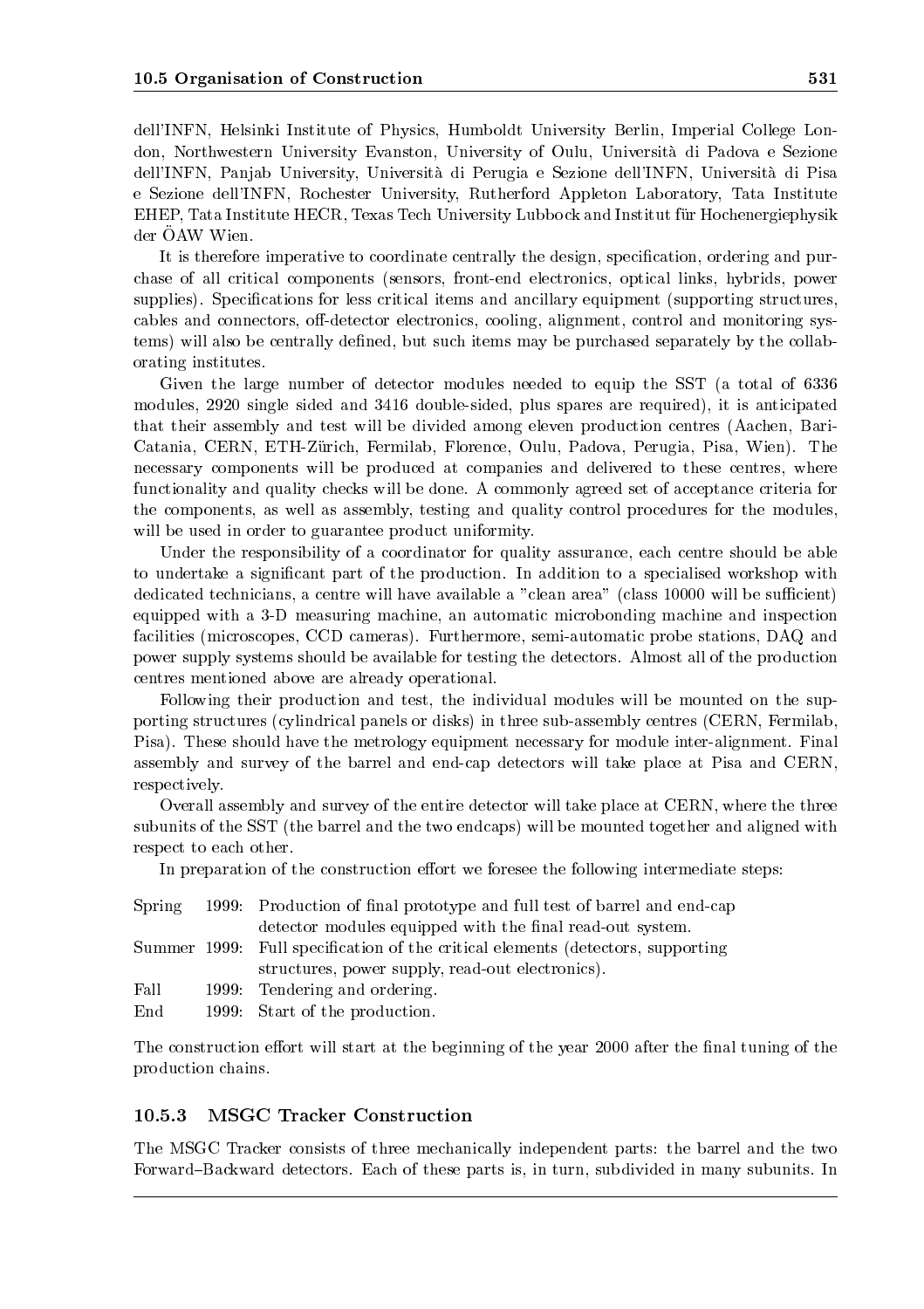the barrel we can identify four logical and physical subunits: the MSGC module, the rod, the disk and the wheel. In the Forward–Backward regions, a smaller number of subunits has to be considered: MSGC detector modules housing four substrates and the disks. Two Super-Modules, corresponding to the two Forward{Backward regions, have to be assembled.

This high degree of modularity enables a high degree of parallelism and a much easier geographical distribution of the construction and testing work. The specication and the design of all critical components, such as MSGC substrates and electronics will be coordinated centrally. The assembly, testing and quality assurance procedures will follow a common approach but will be tailored to the specific requirements of the barrel and Forward–Backward subunits.

Before entering the full mass production phase, the MSGC community will go through the definition and exploitation of a series of pre-construction milestones:

| Spring |       | 1999: Completion of the engineering of industrial production of the barrel |
|--------|-------|----------------------------------------------------------------------------|
|        |       | and forward MSGC substrates and modules including construction             |
|        |       | of a pre-series to achieve the target price and throughput.                |
| Summer |       | 1999: Production and test of final prototype, i.e. barrel and forward      |
|        |       | MSGC detector modules identical to the production                          |
|        |       | ones equipped with the final read-out system.                              |
| Fall   | 1999: | Full specification of the final barrel and forward MSGC modules.           |
|        |       | Tendering and ordering.                                                    |
| End    |       | 1999: Start of industrial production of final MSGC substrates and modules. |

#### 10.5.3.1 Barrel MSGC Construction

The complete barrel subunit will be built by the common effort of three institutes: CERN, Helsinki Institute of Physics and INFN.

A specic feature of the barrel MSGC is the industrial production of the detector modules. The participating institutions will receive from the industrial companies MSGC barrel modules already equipped with their H.V. and read-out electronics, ready for final acceptance tests before being mounted on the barrel rods.

INFN has the responsibility of monitoring the industrial production to guarantee quality levels and the observation of specifications. INFN will also be in charge of the preliminary tests on the substrate before its acceptance for mechanical assembly. We also expect to automatize and transfer to industry the substrate quality test as soon as the industrial process has reached a high degree of stability and a large statistical sample has been collected.

The final acceptance tests on the modules will be performed in all the participating institutions, roughly in proportion to the number of modules they purchase.

Massive construction of MSGC modules is planned to start at the beginning of 2000 after the final tuning of the mass production tools. Construction and test of MSGC modules will last up to the end of 2003 or the beginning of 2004. We aim at a global throughput of 5 MSGC barrel modules per day.

The manufacture of the rod and wheel components and the partial assembly of the rod, will take place in industry with Helsinki as the main responsible institute. The manufacture of the rod components will take place during 2000. The disks, cylinders and panels for the wheel will be manufactured during 2001 and early 2002.

The quality check and cabling of the rods and the wheel will take place at CERN. The CERN group also has responsibility for assembling the MSGC modules on the rods, performing the final acceptance tests, assembling the rods into the wheel and survey of the Barrel MSGC Tracker.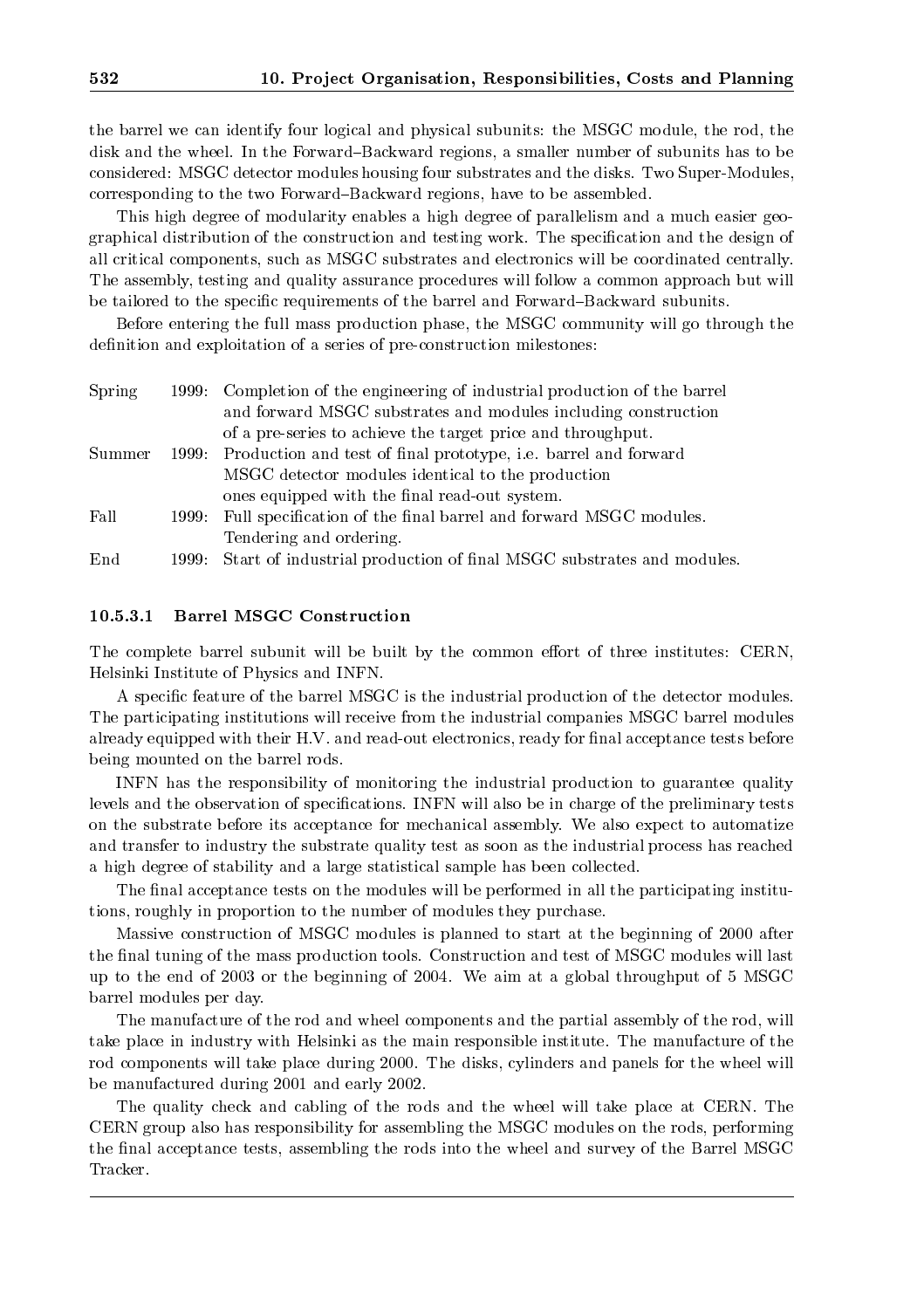#### 10.5.3.2 Forward{Backward MSGC Construction

The two super modules will be built by the common effort of eleven institutions in Belgium, France, Germany, Russia and Switzerland: ULB/VUB Brussels, Louvain-La-Neuve, Antwerpen, Mons, IPN-Lyon, IReS-Strasbourg, Aachen I and III, Karlsruhe, Novosibirsk and University of Zürich.

Germany has responsibility for the production of all mechanical elements (frames, forward disks), while the responsibility for the production and testing of the MSGC substrates will be divided between France, Belgium, Germany Russia and Switzerland. The assembly and final mounting will be done in several regional centres.

With the completion of the TDR we enter the preparation phase for a pre-series of detectors in 1999 and final production in 2000. The tooling corresponding to the design presented in this document is being set up in the regional centres for module production: Aachen, Brussels, Strasbourg, Lyon, Karlsruhe and Novosibirsk. At the same time bidding and tendering for substrates, frames and other parts needed for the module production will proceed.

Pre-series of detector modules will be built and undergo final tests in 1999, and at the same time the production of the detector elements will start in all countries involved in the Forward MSGC Tracker. At the beginning of 2000 the final production of detector modules and assembly with the final electronics will start in the regional centres.

Starting in 2001 fully assembled modules with electronics will be assembled on forward disks in the regional centres and / or at CERN.

The final assembly of Super-Modules and system tests at CERN will be due at the end of 2003 or at the beginning of 2004 so that the installation of the two completed super-modules into the Tracker can proceed in September 2004.

#### 10.5.4 Readout and Control Electronics

The electronics required for the silicon and MSGC Trackers will, to a large extent, be common to both. The major items which are not common to both are the front-end circuits, hybrids and certain specialised items, such as the HV controlcomponents for the MSGCs. Purchasing and testing will be coordinated centrally. We foresee common purchases of the wafers containing front-end circuits followed by testing in a small number of specialised institutes or in industry, where appropriate. At present we must plan for evaluation by CMS institutes of the mixed signal front end circuits because of the specialised evaluation requirements and difficulty, and probable expense, of defining testing procedures which could be carried out in industry. However, this will be kept under review in case it should become possible once the designs are complete.

Production phases for front-end chips should extend over approximately three years with wafers delivered to CMS centres followed automatic wafer testing to identify known good die. Chips will then be distributed to CMS module production centres, some of which willbe the same chip testing centres, for assembly onto hybrids and re-testing. It is not excluded that hybrid assembly could be carried out in industry but this is still under investigation. Detector module assembly will be undertaken by other centres within the collaboration, as described. All of this must be tracked and catalogued. The same institutes will evaluate both silicon and MSGC chips.

Some radiation qualification will be required which should be carried out on sample die evaluated at regular intervals using suitable laboratory irradiation facilities, plus module tests.

Optical links and Front End Drivers and Controllers will be fabricated and tested mainly in industry, followed by acceptance tests by CMS and assembly of complete units, e.g. optical receivers mounted on FEDs and FECs.

The main goal to be met before production starts is verication of the two (silicon and MSGC) front end chip designs in two radiation hard technologies and evaluation of the optical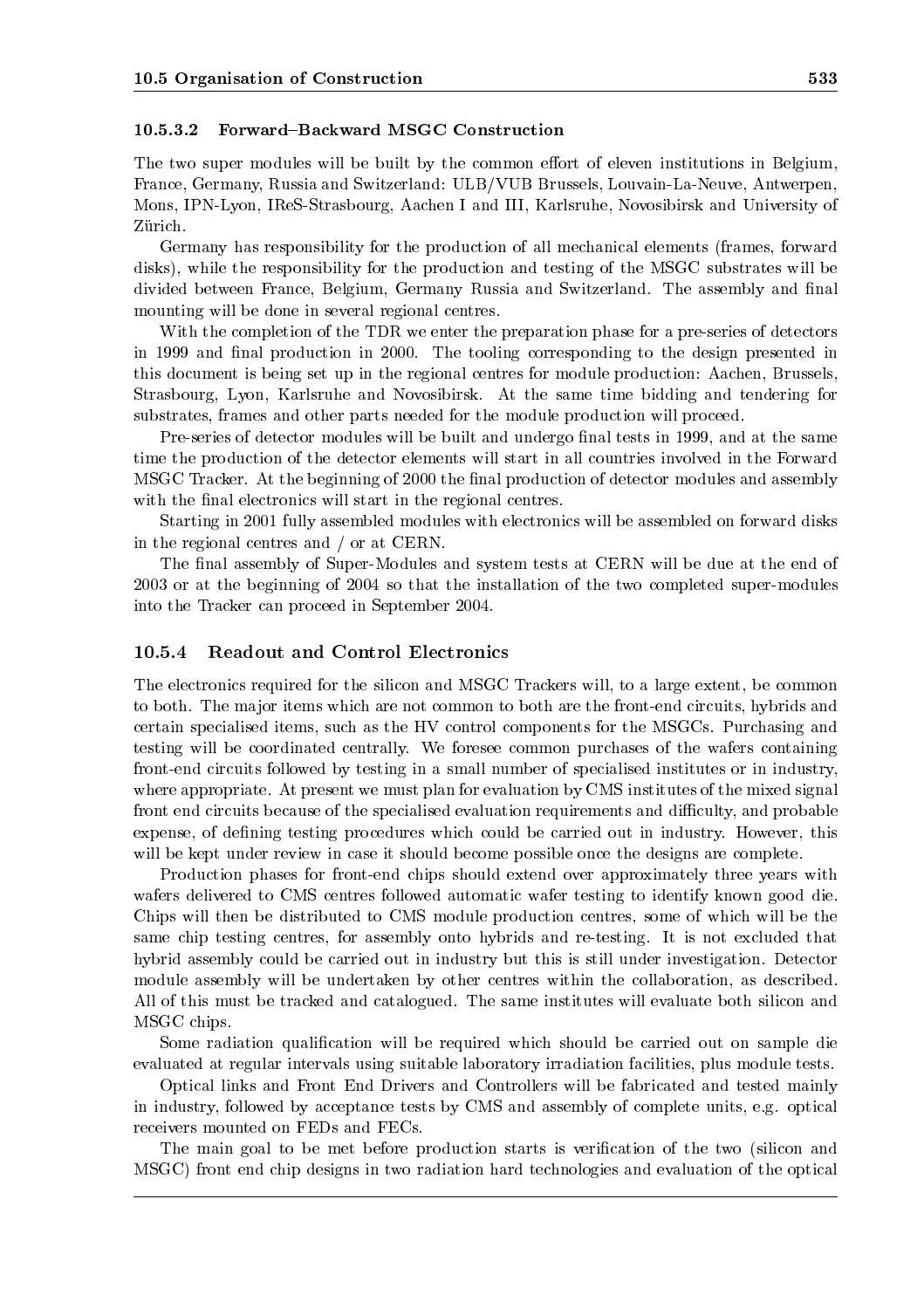links assembled in the final form for mounting in CMS. These are expected to be completed in

The institutes contributing to the electronic design and production are Brunel University, CERN, Imperial College London, Karlsruhe, Lyon, Pisa, Rutherford Appleton Laboratory, Strasbourg, with support from CEA Saclay for DMILL developments.

#### 10.6Construction schedule and Planning

The planning of the construction of the CMS Tracker is integrated in the overall CMS planning. The general CMS construction planning is given in the Technical Design Report of the CMS Magnet Project. This schedule integrates the schedule for the experimental halls, the magnet, and all the CMS subdetectors including the Tracker.

Details of the construction and installation schedules of the various components of the Tracker (Pixel Detector, Si-strip Tracker, MSGC Tracker Barel and Forward{Backward, Electronics and General Mechanics and Installation) are given in Figs. 10.2 to 10.7.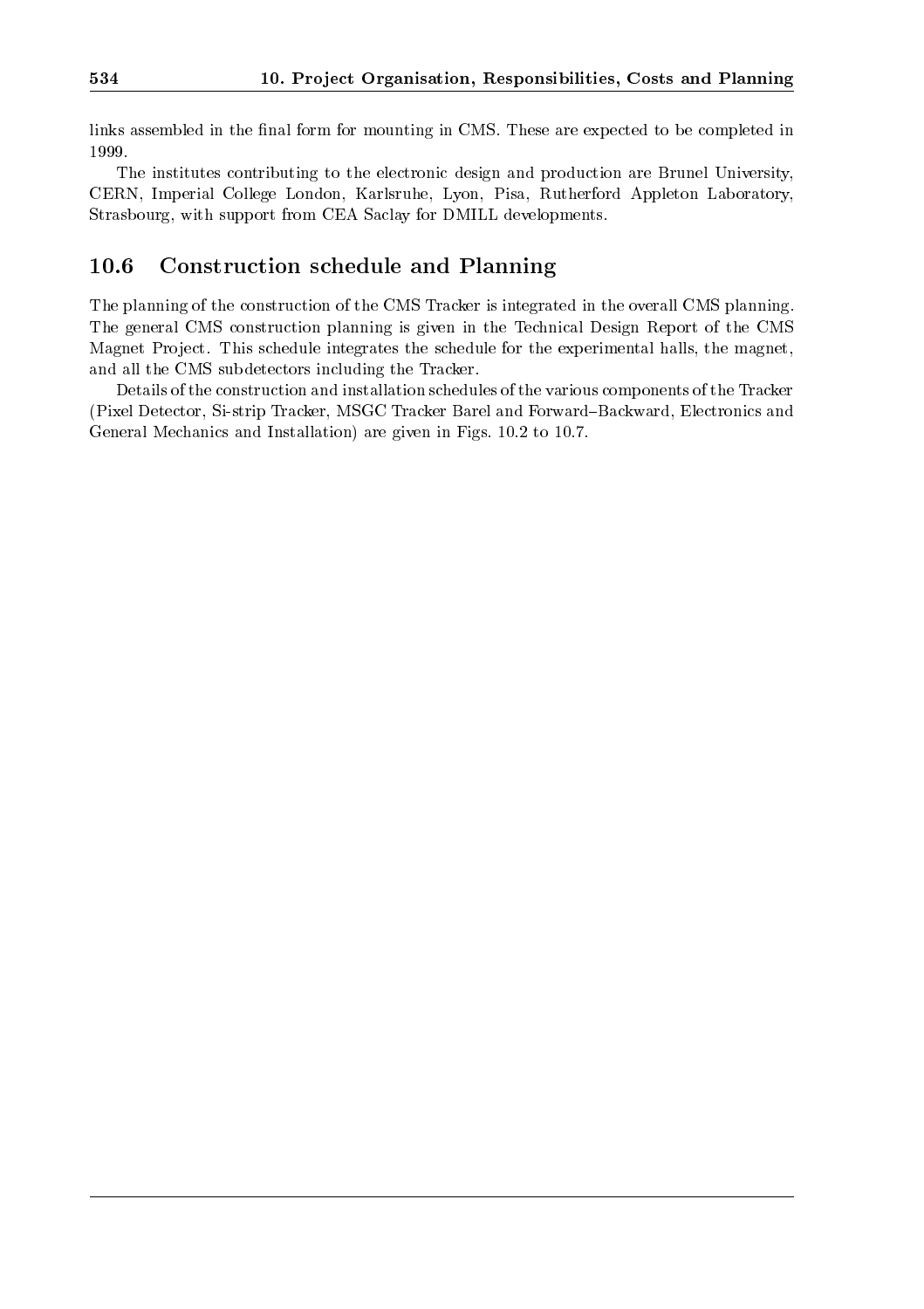|                |                                |           | 1998 | 1999  | 2000 |   | 2001 | 2002  |   | 2003               | 2004  |  | 2005  |
|----------------|--------------------------------|-----------|------|-------|------|---|------|-------|---|--------------------|-------|--|-------|
| ID             | <b>Task Name</b>               | Dur.      | 1234 | 2 3 4 | 234  | 1 | 234  | 2 3 4 | 1 | $\overline{2}$ 3 4 | 2 3 4 |  | 2 3 4 |
| 1              | The Pixel Detector             | 1958 days |      |       |      |   |      |       |   |                    |       |  |       |
| 2              | <b>Optimisation Sensors</b>    | 543 days  |      |       |      |   |      |       |   |                    |       |  |       |
| 3              | Design of various blocks       | 284 days  |      |       |      |   |      |       |   |                    |       |  |       |
| $\overline{4}$ | Design of complete 2 co. R/O   | 260 days  |      |       |      |   |      |       |   |                    |       |  |       |
| 5              | Designof full R/O chip         | 260 days  |      |       |      |   |      |       |   |                    |       |  |       |
| 6              | <b>First Proto Sensors</b>     | 130 days  |      |       |      |   |      |       |   |                    |       |  |       |
| $\overline{7}$ | Dev of bump bonding            | 761 days  |      |       |      |   |      |       |   |                    |       |  |       |
| 8              | <b>First Proto Mechanics</b>   | 261 days  |      |       |      |   |      |       |   |                    |       |  |       |
| 9              | Cooling tests                  | 259 days  |      |       |      |   |      |       |   |                    |       |  |       |
| 10             | Mechanics Final Design         | 260 days  |      |       |      |   |      |       |   |                    |       |  |       |
| 11             | Final design & Prototypes      | 259 days  |      |       |      |   |      |       |   |                    |       |  |       |
| 12             | Production setup               | 128 days  |      |       |      |   |      |       |   |                    |       |  |       |
| 13             | Prod. & tests of sensors & rea | 525 days  |      |       |      |   |      |       |   |                    |       |  |       |
| 14             | Assembly of detector           | 130 days  |      |       |      |   |      |       |   |                    |       |  |       |
| 15             | Tests after assembly           | 31 days   |      |       |      |   |      |       |   |                    |       |  |       |
| 16             | Ship to CERN                   | 10 days   |      |       |      |   |      |       |   |                    |       |  |       |
| 17             | Survey and adjustments         | 23 days   |      |       |      |   |      |       |   |                    |       |  |       |
| 18             | System tests                   | 21 days   |      |       |      |   |      |       |   |                    |       |  |       |
| 19             | Beam pipe bake-out             | 8 days    |      |       |      |   |      |       |   |                    |       |  |       |
| 20             | Installation                   | 11 days   |      |       |      |   |      |       |   |                    |       |  |       |
| 21             | Final test                     | 15 days   |      |       |      |   |      |       |   |                    |       |  |       |

Fig. 10.2: Pixel Detector Schedule

|                |                              |           | 1998                | 1999       |  | 2000       |  | 2001       |  | 2002       |  | 2003       |   | 2004       | 2005                  |
|----------------|------------------------------|-----------|---------------------|------------|--|------------|--|------------|--|------------|--|------------|---|------------|-----------------------|
| ID             | <b>Task Name</b>             | Duration  | $\overline{2}$<br>3 | $2 \mid 3$ |  | $2 \mid 3$ |  | $2 \mid 3$ |  | $2 \mid 3$ |  | $2 \mid 3$ | 4 | $2 \mid 3$ | 3 4<br>$\overline{2}$ |
| 1              | SST Planning                 | 1830 days |                     |            |  |            |  |            |  |            |  |            |   |            |                       |
| $\overline{2}$ | Detectors R&D                | 700 days  |                     |            |  |            |  |            |  |            |  |            |   |            |                       |
| 3              | Electronics R&D              | 700 days  |                     |            |  |            |  |            |  |            |  |            |   |            |                       |
| 4              | Final Design                 | 394 days  |                     |            |  |            |  |            |  |            |  |            |   |            |                       |
| 5              | Preproduction                | 460 days  |                     |            |  |            |  |            |  |            |  |            |   |            |                       |
| 6              | Tooling                      | 281 days  |                     |            |  |            |  |            |  |            |  |            |   |            |                       |
| $\overline{7}$ | Module Mechanics             | 327 days  |                     |            |  |            |  |            |  |            |  |            |   |            |                       |
| 8              | <b>Support Structure</b>     | 411 days  |                     |            |  |            |  |            |  |            |  |            |   |            |                       |
| 9              | <b>Bidding &amp; Tenders</b> | 175 days  |                     |            |  |            |  |            |  |            |  |            |   |            |                       |
| 10             | Detectors production         | 802 days  |                     |            |  |            |  |            |  |            |  |            |   |            |                       |
| 11             | <b>Electronics Productio</b> | 781 days  |                     |            |  |            |  |            |  |            |  |            |   |            |                       |
| 12             | Hybrid Production &          | 805 days  |                     |            |  |            |  |            |  |            |  |            |   |            |                       |
| 13             | Modules Assembly             | 824 days  |                     |            |  |            |  |            |  |            |  |            |   |            |                       |
| 14             | Peripheral electronics       | 784 days  |                     |            |  |            |  |            |  |            |  |            |   |            |                       |
| 15             | Sub-Assembly                 | 737 days  |                     |            |  |            |  |            |  |            |  |            |   |            |                       |
| 16             | Shipping to Cern             | 589 days  |                     |            |  |            |  |            |  |            |  |            |   |            |                       |
| 17             | Final Assembly               | 132 days  |                     |            |  |            |  |            |  |            |  |            |   |            |                       |
| 18             | System test                  | 218 days  |                     |            |  |            |  |            |  |            |  |            |   |            |                       |
| 19             | Installation                 | 154 days  |                     |            |  |            |  |            |  |            |  |            |   |            |                       |
| 20             | Final test                   | 65 days   |                     |            |  |            |  |            |  |            |  |            |   |            |                       |

Fig. 10.3: Si-strip Tracker Schedule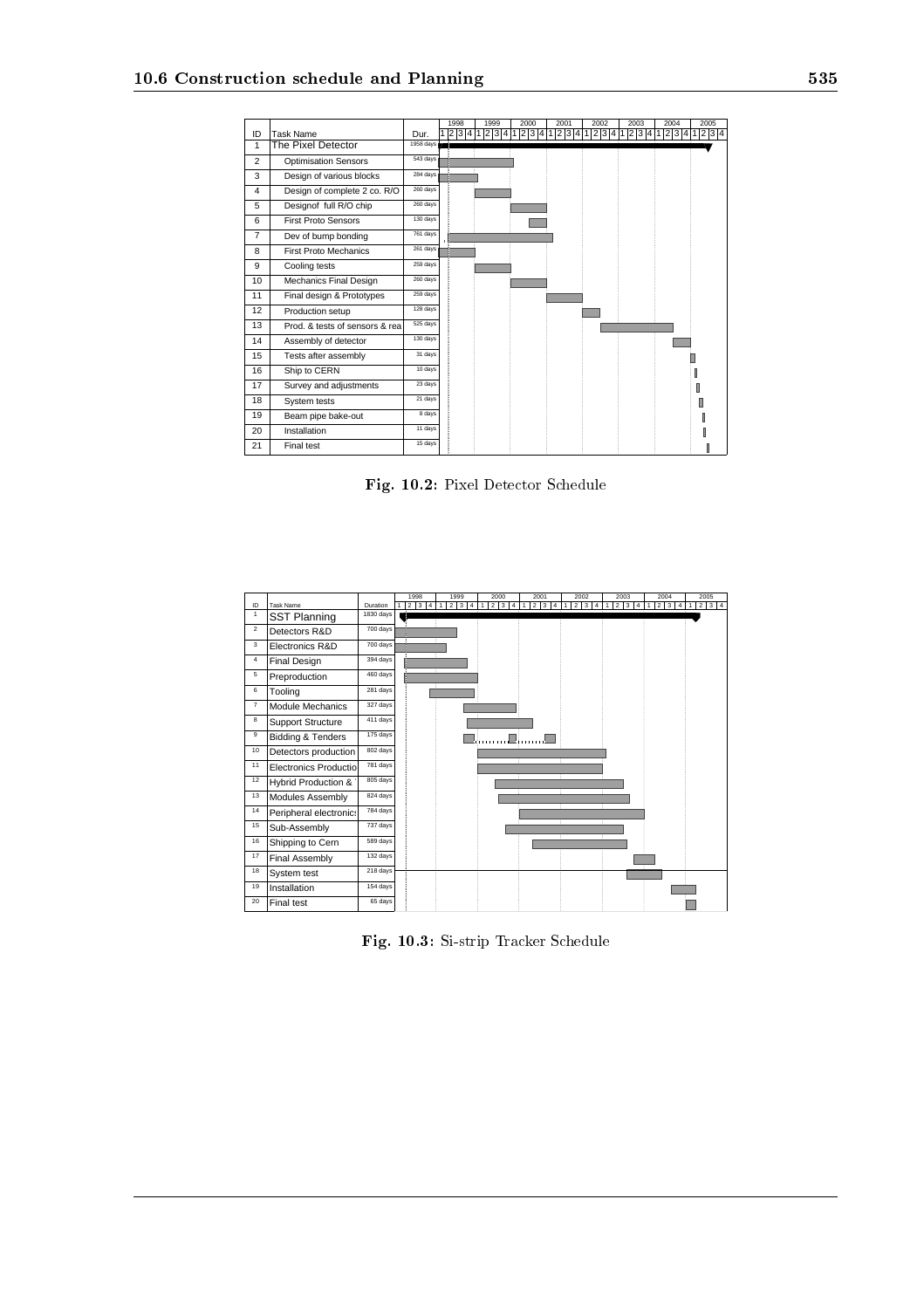

Fig. 10.4: MSGC Barrel Tracker Schedule

| ID             | <b>Task Name</b>                      | Dur.      |   | 1998<br>1234 | 1999<br>1 2 3 4 | 2000  | 2001 | 2002 | 2003 | 2004<br>1 2 3 4 1 2 3 4 1 2 3 4 1 2 3 4 1 2 3 4 1 2 3 4 1 2 3 4 1 2 3 4 | 2005 |
|----------------|---------------------------------------|-----------|---|--------------|-----------------|-------|------|------|------|-------------------------------------------------------------------------|------|
| 1              | The MSGC Endcap Detector              | 1895 days |   |              |                 |       |      |      |      |                                                                         |      |
| $\overline{2}$ | Conceptual design                     | 1 day     |   | 2/3          |                 |       |      |      |      |                                                                         |      |
| 3              | Technical design report (TDR)         | 1 day     |   | 2/3          |                 |       |      |      |      |                                                                         |      |
| 4              | R&D of detectors                      | 286 days  | 7 |              |                 |       |      |      |      |                                                                         |      |
| 5              | R&D of electronics (APV + Hybrids)    | 483 days  |   |              |                 |       |      |      |      |                                                                         |      |
| 6              | Engineering design                    | 1 day     |   |              | 1/3             |       |      |      |      |                                                                         |      |
| $\overline{7}$ | Preproduction                         | 198 days  |   |              |                 |       |      |      |      |                                                                         |      |
| 8              | Final design                          | 1 day     |   |              |                 | 31/12 |      |      |      |                                                                         |      |
| 9              | Tooling                               | 286 days  |   |              |                 |       |      |      |      |                                                                         |      |
| 10             | Setting up of regional centers        | 286 days  |   |              |                 |       |      |      |      |                                                                         |      |
| 11             | Bidding and tenders                   | 286 days  |   |              |                 |       |      |      |      |                                                                         |      |
| 12             | Production setup                      | 1 day     |   |              | 1/3             |       |      |      |      |                                                                         |      |
| 13             | Production of detector substrates     | 782 days  |   |              |                 |       |      |      |      |                                                                         |      |
| 14             | Production of module mechanics        | 782 days  |   |              |                 |       |      |      |      |                                                                         |      |
| 15             | Production of electronics (APV + Hyb) | 888 days  |   |              |                 |       |      |      |      |                                                                         |      |
| 16             | Reception and testing of electronics  | 825 days  |   |              |                 |       |      |      | τ    |                                                                         |      |
| 17             | Assembly of detector modules          | 826 days  |   |              |                 |       |      | Ŧ    | Ŧ    |                                                                         |      |
| 18             | Testing and certification             | 816 days  |   |              |                 |       |      |      | ÷    |                                                                         |      |
| 19             | Assembly of discs                     | 652 days  |   |              |                 |       |      |      | ÷    |                                                                         |      |
| 20             | Shipping to CERN                      | 650 days  |   |              |                 |       |      |      |      |                                                                         |      |
| 21             | System tests                          | 130 days  |   |              |                 |       |      |      |      |                                                                         |      |
| 22             | Installation in tracker               | 1 day     |   |              |                 |       |      |      |      |                                                                         | 30/9 |
| 23             | Final test                            | 174 days  |   |              |                 |       |      |      |      |                                                                         |      |

Fig. 10.5: MSGC Forward{Backward Tracker Schedule